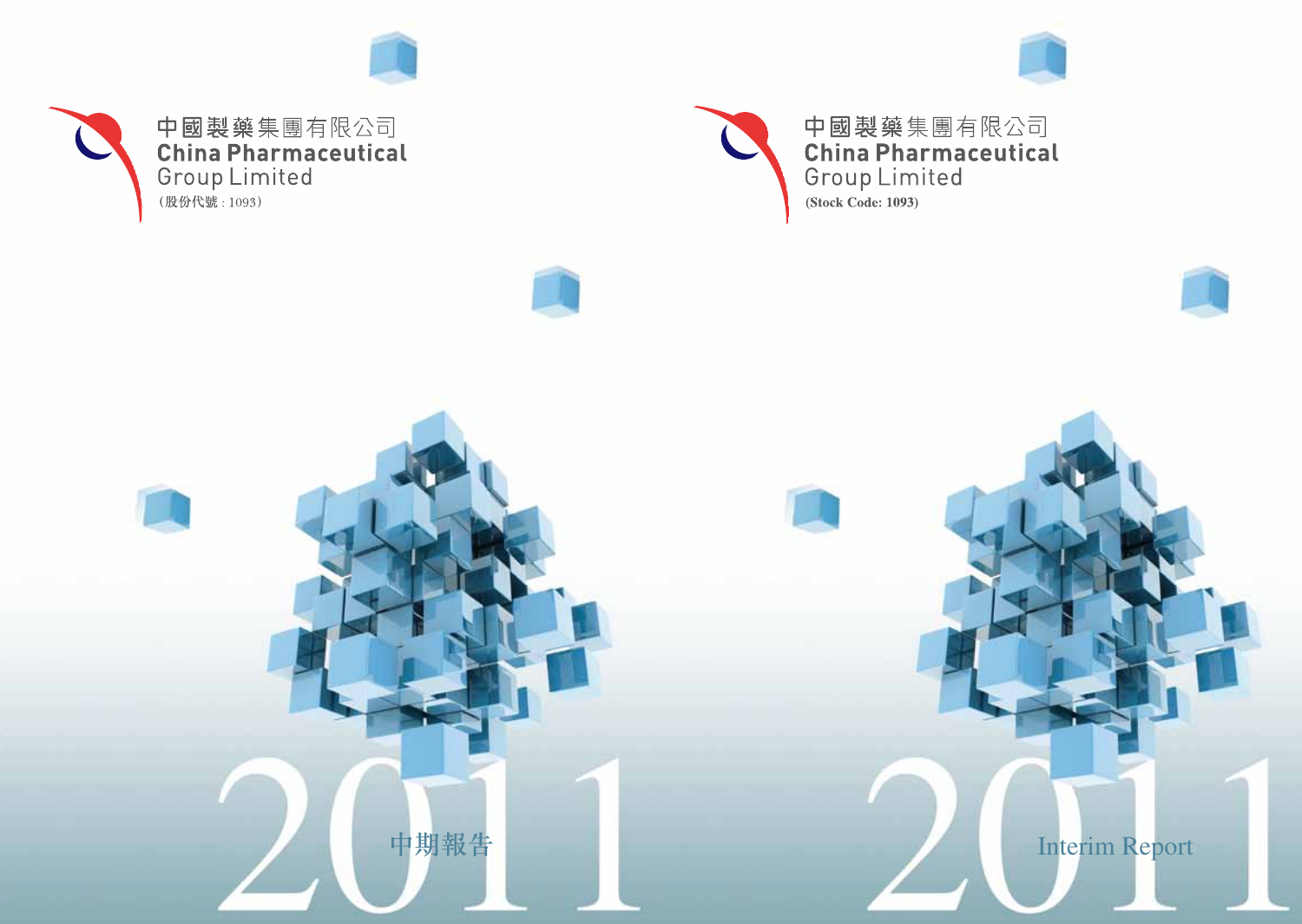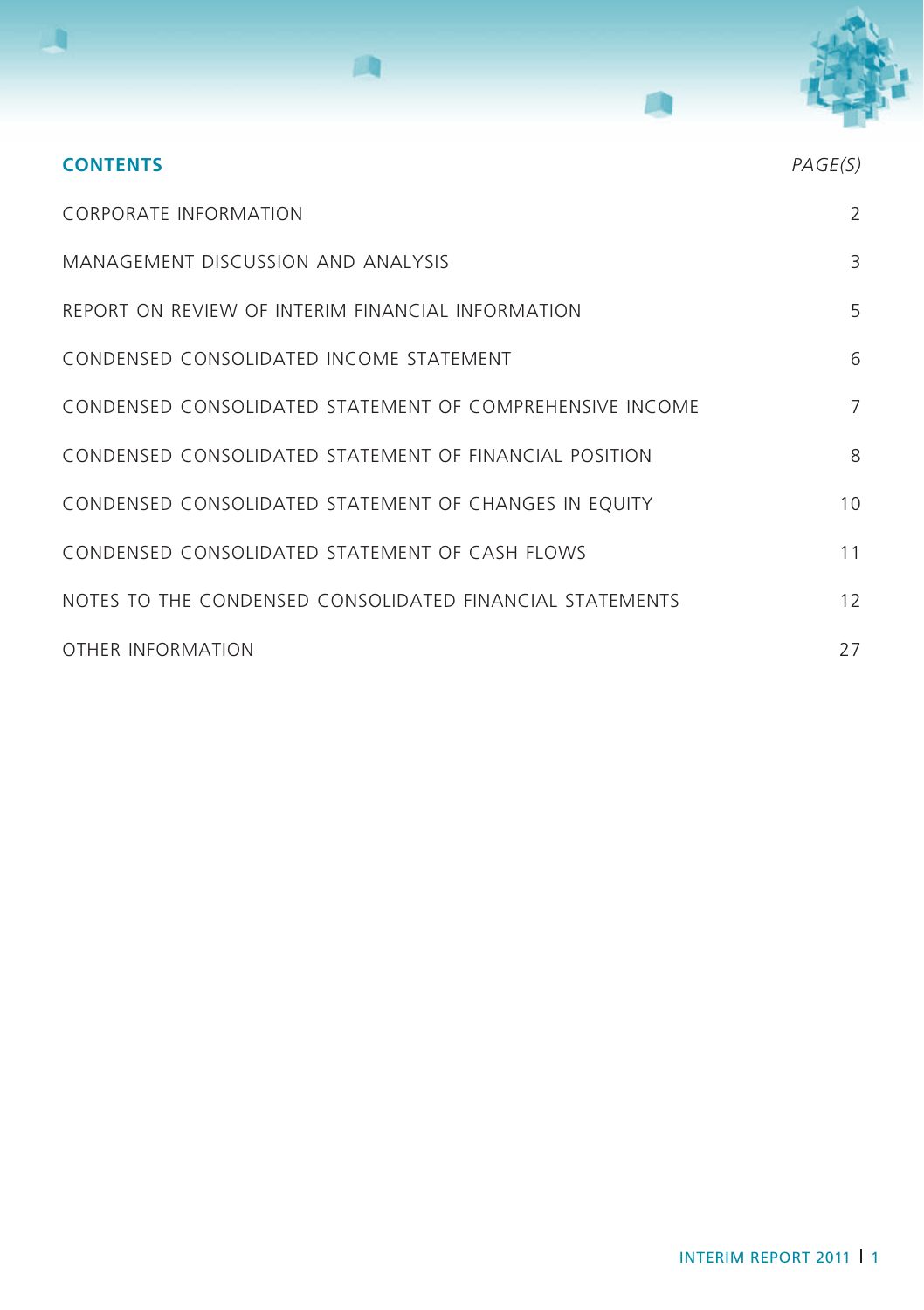# **Corporate Information**

# **Board of Directors** *Executive Directors*

۸b

Cai Dongchen *(Chairman)* FENG Zhenying CHAK Kin Man PAN Weidong ZHAO John Huan WANG Shunlong WANG Huaiyu LU Jianmin

# *Non-executive Director*

LEE Ka Sze, Carmelo

# *Independent Non-executive*

*Directors* HUO Zhenxing QI Moujia GUO Shichang CHAN Siu Keung, Leonard

# **Committees** *Audit Committee*

CHAN Siu Keung, Leonard *(Chairman)* LEE Ka Sze, Carmelo HUO Zhenxing

# *Remuneration Committee*

CHAN Siu Keung, Leonard *(Chairman)* LEE Ka Sze, Carmelo HUO Zhenxing

# **Legal Advisers**

Woo, Kwan, Lee & Lo

**Auditor** Deloitte Touche Tohmatsu

Œ

**Company Secretary** LEE Ka Sze, Carmelo

# **Authorised Representatives**

CHAK Kin Man PAN Weidong

# **Registered Office**

Suite 3206 32nd Floor Central Plaza 18 Harbour Road Wan Chai Hong Kong

# **Share Registrar and Transfer Office**

Tricor Secretaries Limited 26th Floor Tesbury Centre 28 Queen's Road East Hong Kong

#### **Websites**

www.irasia.com/listco/hk/cpg www.cpg.hk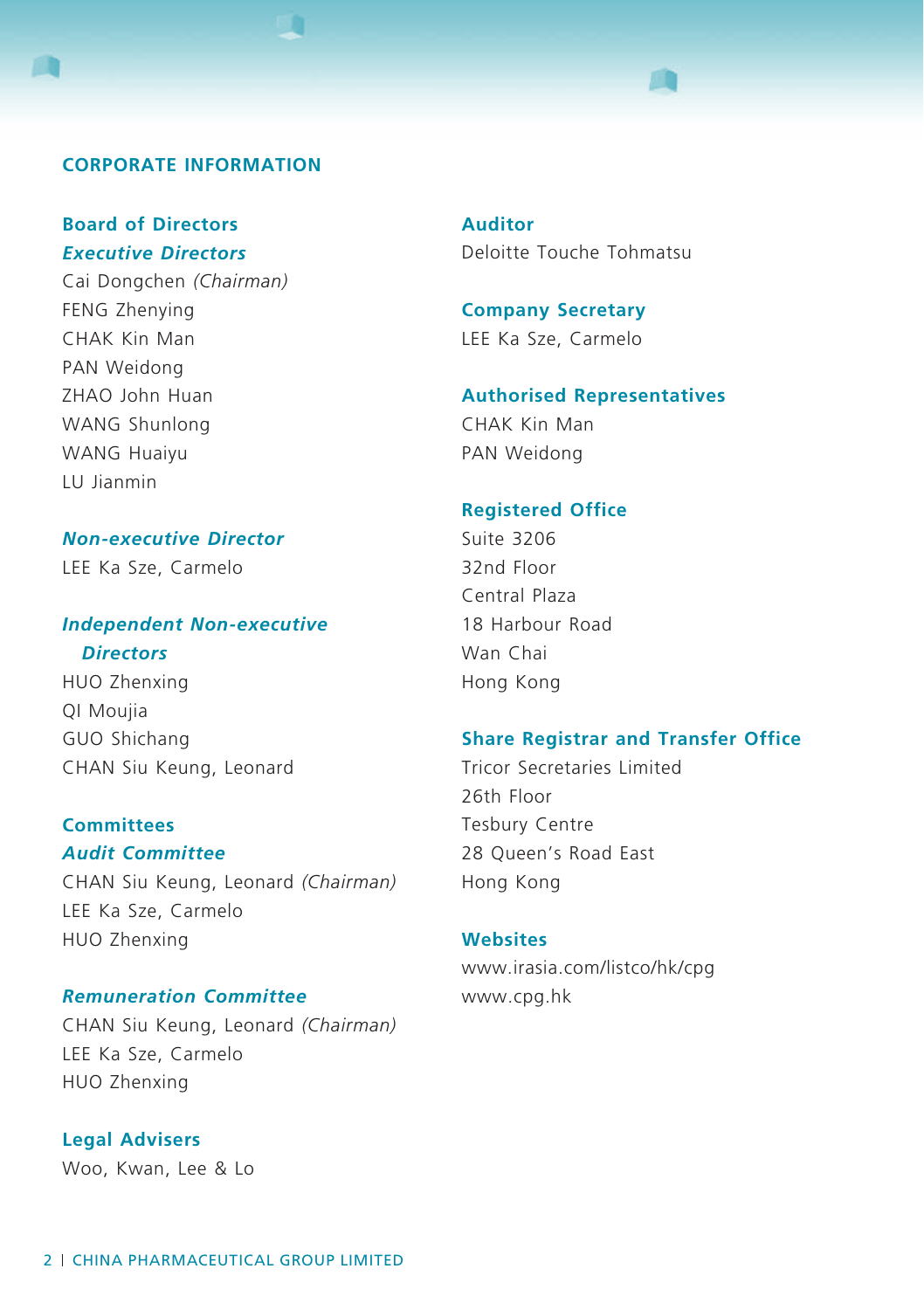#### **management discussion and analysis**

#### **Business Review and Outlook Results**

For the first half of 2011, the Group recorded revenue of HK\$4,174 million, an increase of 5.9% as compared to the same period of last year. Profit attributable to shareholders amounted to HK\$264 million, a year-on year decrease of 38.1%.

#### **Intermediates and Bulk Drugs Business** *Vitamin C Series*

During the first half of 2011, the vitamin C market was affected by severe excess capacity, leading to a continued decline in product price. The decline was over 30% on a year-on-year basis. During the period, the Group fully leveraged its scale of production and market edges to further expand its market share. Compared to the same period of last year, sales volume increased by 37% whereas revenue decreased by 14.6% to HK\$978 million. Product price is expected to remain at low level in the second half of the year. The Group will continue to actively expand its market coverage.

#### *Antibiotic Series*

As affected by market competition and government policies, product price showed a downward trend during the first half of 2011. The decline in the product price of cephalosporin products was in particular more severe. Amid the tough market environment, the Group was able to attain full-capacity production and sales during the period though implementing effective marketing strategies. At the same time, the Group has enhanced its production technology in order to lower production cost. For the first half of the year, revenue of this business segment increased by 13.1% year-on-year to HK\$1,767 million. The market is expected to remain gloomy in the second half of the year. The Group will continue to upgrade its production technology and strive to attain full-capacity production and sales by leveraging its production scale and cost advantages and flexibly adjusting its marketing strategies.

#### **Finished Drugs Business**

Through strengthening the co-operation with large distributors and development of enduser markets, this business reported a relatively satisfactory growth for the first half of 2011. Revenue increased by 20.6% to HK\$1,364 million as compared to the same period of last year, with the growth in meropenem injections and Chinese medicine injections more notable in particular. During the period, tenders for essential drugs began in various provinces in China. However, as the new tender rules are orientated towards the lowestprice bidder, tender price showed a continued decline. The new tender system, coupled with more restrictions on the clinical usage of antibiotics in China, is expected to have negative impact on the performance of this business segment in the second half of the year. The Group will continue to strengthen the development of sales channels and markets, and to enhance the growth of the new products.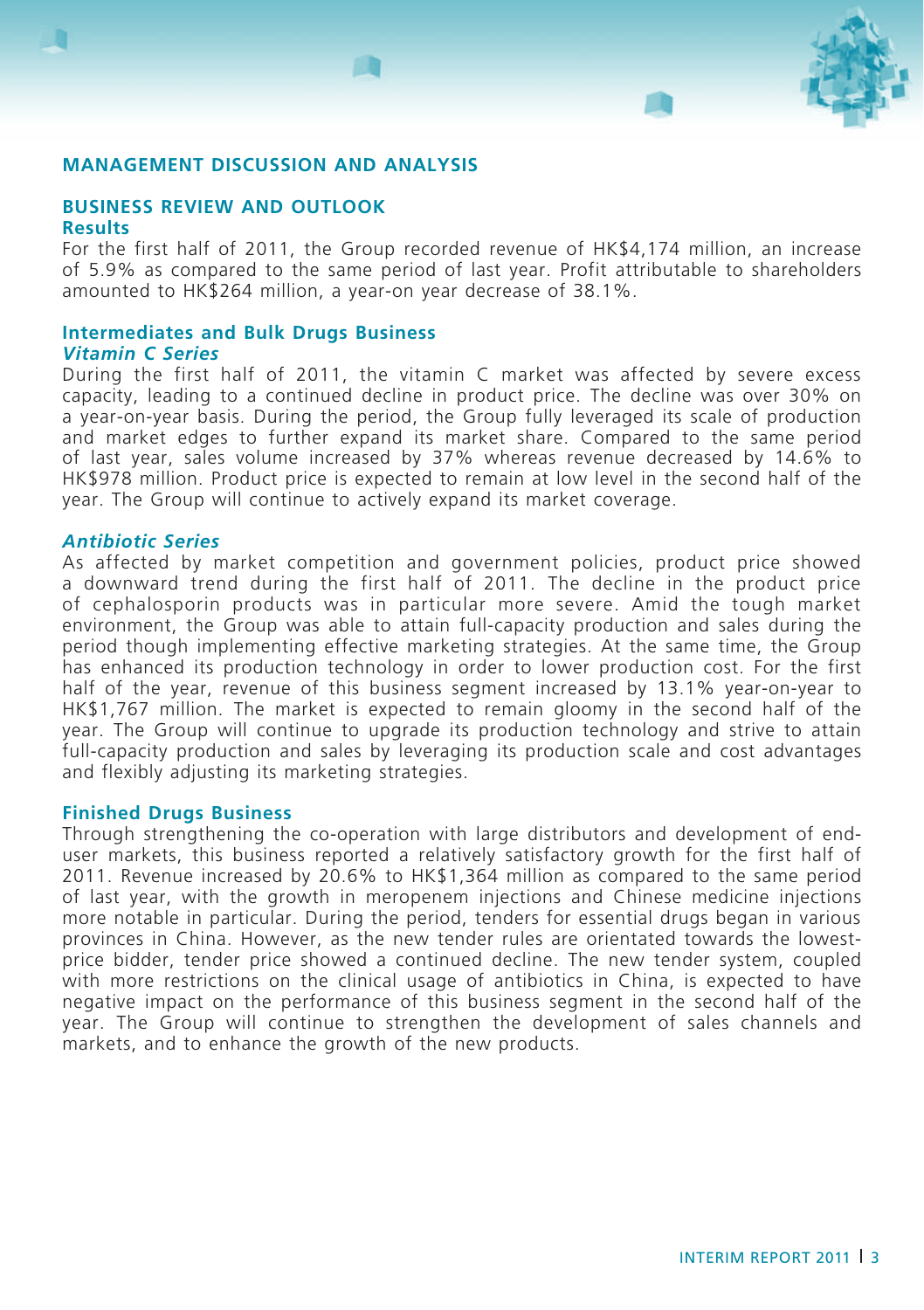## **Financial Review Liquidity and Financial Position**

۸b

During the period, the operating environment has become more unfavorable. In addition, the Group has increased the use of prepayment for the purchases of raw materials in order to stabilise the purchase costs. As a result, the working capital cycle was lengthened. For the first half of 2011, cash generated from operations amounted to HK\$28,847,000. Debtor turnover period (ratio of the total balance of trade receivables and bills receivables to sales, inclusive of value added tax for sales in the PRC) increased from 81 days of last year to 87 days. Inventory turnover period (ratio of inventory balance to cost of sales) also increased from 80 days to 83 days. As at 30 June 2011, the current ratio of the Group was 1.6, slightly lower than 1.8 of last year. Capital expenditure in relation to the additions of production facilities amounted to HK\$359,131,000.

Œ

The financial position of the Group remained healthy. As at 30 June 2011, total bank balances and cash amounted to HK\$794,564,000 and total loans amounted to HK\$1,941,545,000. Out of the total loans, HK\$707,894,000 will be repayable within one year and the remaining HK\$1,233,651,000 repayable between two to four years. Net gearing ratio (calculated on the basis of the Group's total loans net of bank balances and cash over shareholders' equity) increased to 19.9%, as compared with 6.8% of last year.

47% of the Group's loans are denominated in Hong Kong dollars and the remaining 53% in Renminbi. The Group's sales are mainly denominated either in Renminbi or in US dollars. The Group will use appropriate hedging arrangements to reduce the foreign exchange risk when considered necessary.

#### **Pledge of Assets**

As at 30 June 2011, the Group had pledged bank deposits of HK\$47,745,000 (31 December 2010: HK\$41,930,000) to banks to secure short-term banking facilities.

#### **Contingent Liabilities**

As disclosed in the announcement of the Company dated 22 February 2005, the Company and one of its subsidiaries were named as, among others, defendants in a number of antitrust complaints filed in the United States. Up to the date of this announcement, four antitrust complaints have been served on the Company and three antitrust complaints have been served on the subsidiary.

The directors and management of the Company intend to contest the claims set out in the antitrust complaints vigorously. The Company and the subsidiary have appointed legal advisers to advise them in the legal proceedings and the outcome of the antitrust complaints cannot be reliably estimated with reasonable certainty at this stage.

Further information on the antitrust complaints is set out in the notes to the condensed consolidated financial statements.

#### **Employees**

As at 30 June 2011, the Group had about 10,474 employees, the majority of them were employed in the PRC. The Group will continue to offer competitive remuneration packages, discretionary share options and bonuses to staff based on the performance of the Group and the individual employee.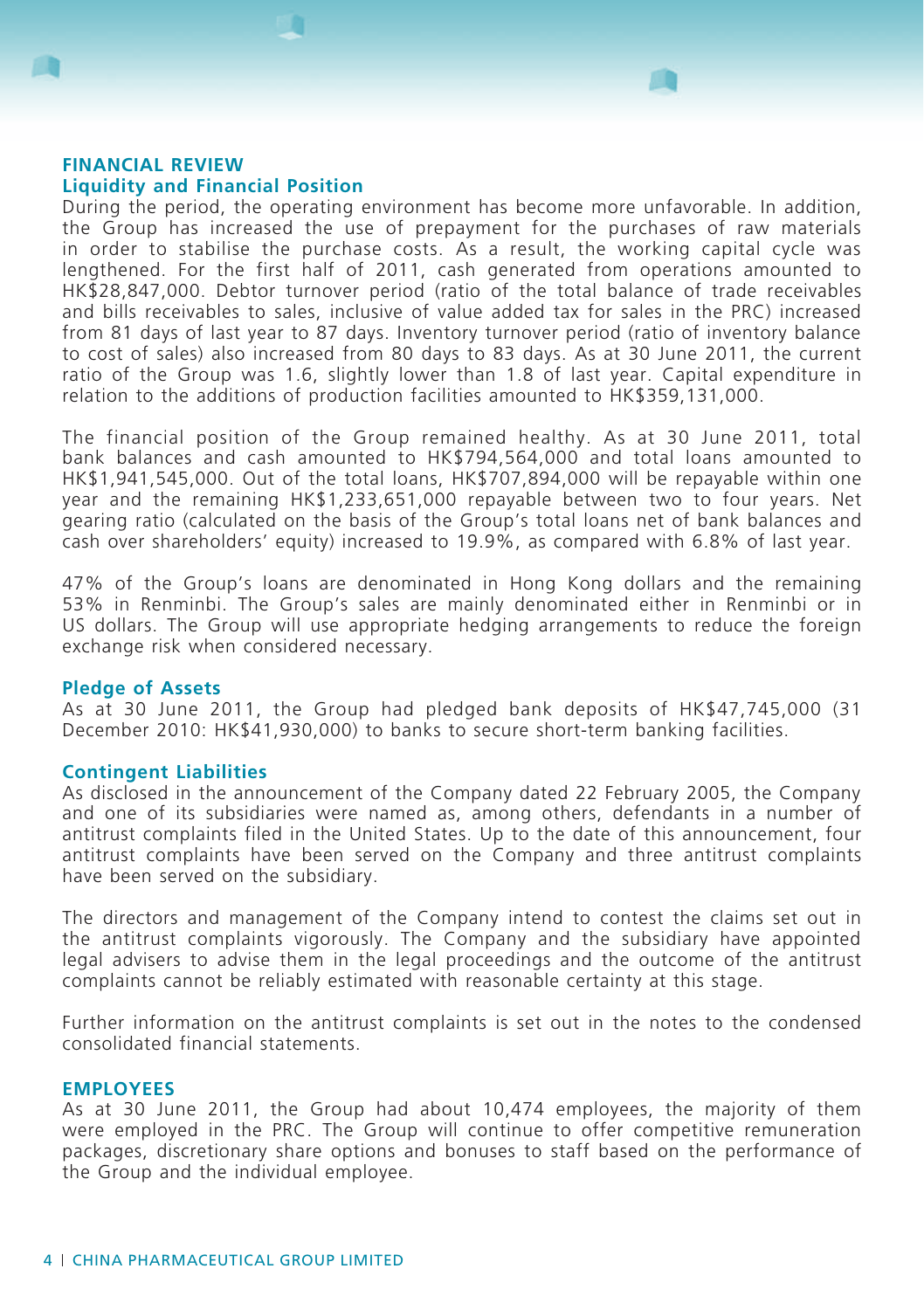

# **REPORT ON REVIEW OF INTERIM FINANCIAL INFORMATION**



# **TO THE BOARD OF DIRECTORS OF CHINA PHARMACEUTICAL GROUP LIMITED**

*(incorporated in Hong Kong with limited liability)*

#### **Introduction**

We have reviewed the interim financial information set out on pages 6 to 26, which comprises the condensed consolidated statement of financial position of China Pharmaceutical Group Limited (the "Company") and its subsidiaries as of 30 June 2011 and the related condensed consolidated income statement, statement of comprehensive income, statement of changes in equity and statement of cash flows for the sixmonth period then ended, and certain explanatory notes. The Main Board Listing Rules Governing the Listing of Securities on The Stock Exchange of Hong Kong Limited require the preparation of a report on interim financial information to be in compliance with the relevant provisions thereof and Hong Kong Accounting Standard 34 "Interim Financial Reporting" ("HKAS 34") issued by the Hong Kong Institute of Certified Public Accountants. The directors of the Company are responsible for the preparation and presentation of this interim financial information in accordance with HKAS 34. Our responsibility is to express a conclusion on this interim financial information based on our review, and to report our conclusion solely to you, as a body, in accordance with our agreed terms of engagement, and for no other purpose. We do not assume responsibility towards or accept liability to any other person for the contents of this report.

#### **Scope of Review**

We conducted our review in accordance with Hong Kong Standard on Review Engagements 2410 "Review of Interim Financial Information Performed by the Independent Auditor of the Entity" issued by the Hong Kong Institute of Certified Public Accountants. A review of interim financial information consists of making inquiries, primarily of persons responsible for financial and accounting matters, and applying analytical and other review procedures. A review is substantially less in scope than an audit conducted in accordance with Hong Kong Standards on Auditing and consequently does not enable us to obtain assurance that we would become aware of all significant matters that might be identified in an audit. Accordingly, we do not express an audit opinion.

# **Conclusion**

Based on our review, nothing has come to our attention that causes us to believe that the interim financial information is not prepared, in all material respects, in accordance with HKAS 34.

#### **Deloitte Touche Tohmatsu**

*Certified Public Accountants* Hong Kong 30 August 2011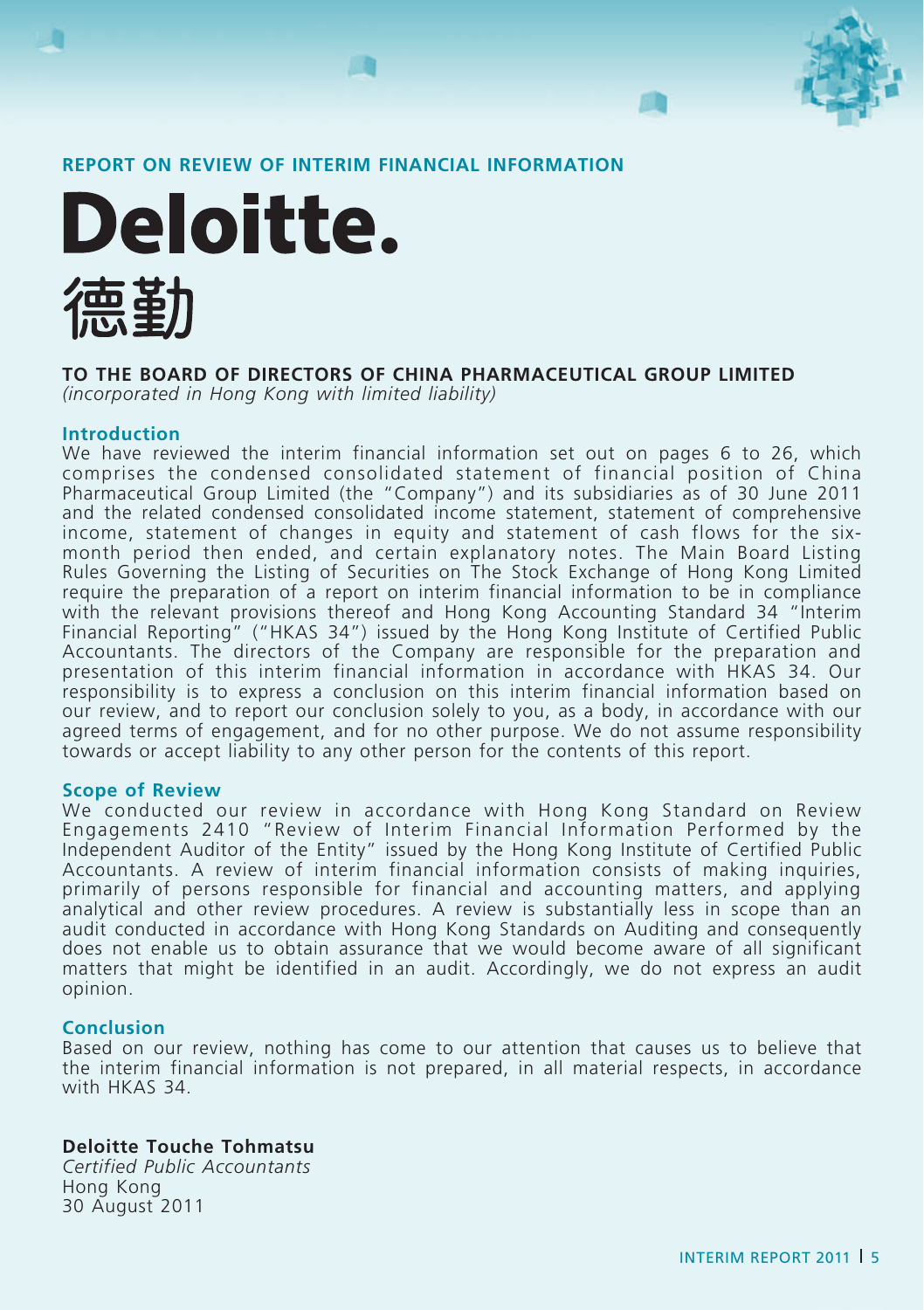# **CONDENSED CONSOLIDATED INCOME STATEMENT**

*FOR THE SIX MONTHS ENDED 30 JUNE 2011*

順

|                     | For the six months<br>ended 30 June                       |                                                               |  |
|---------------------|-----------------------------------------------------------|---------------------------------------------------------------|--|
| <b>Notes</b>        | 2011<br><b>HK\$'000</b><br>(Unaudited)                    | 2010<br>HK\$'000<br>(Unaudited)                               |  |
| 3                   | 4,174,143<br>(3, 176, 152)                                | 3,941,018<br>(2,710,806)                                      |  |
|                     | 997,991<br>37,996<br>(283,070)<br>(312, 738)<br>(70, 934) | 1,230,212<br>21,087<br>(245, 959)<br>(313, 601)<br>(122, 783) |  |
|                     | 369,245<br>6,689<br>(31, 461)                             | 568,956<br>3,628<br>(34, 624)                                 |  |
| $\overline{4}$<br>5 | 344,473<br>(68, 748)                                      | 537,960<br>(100, 106)                                         |  |
|                     | 275,725                                                   | 437,854                                                       |  |
|                     | 263,833<br>11,892                                         | 426,223<br>11,631                                             |  |
|                     | 275,725                                                   | 437,854                                                       |  |
|                     | <b>HK</b> cents                                           | HK cents                                                      |  |
| $\overline{7}$      | 17.21                                                     | 27.77                                                         |  |
|                     |                                                           |                                                               |  |

m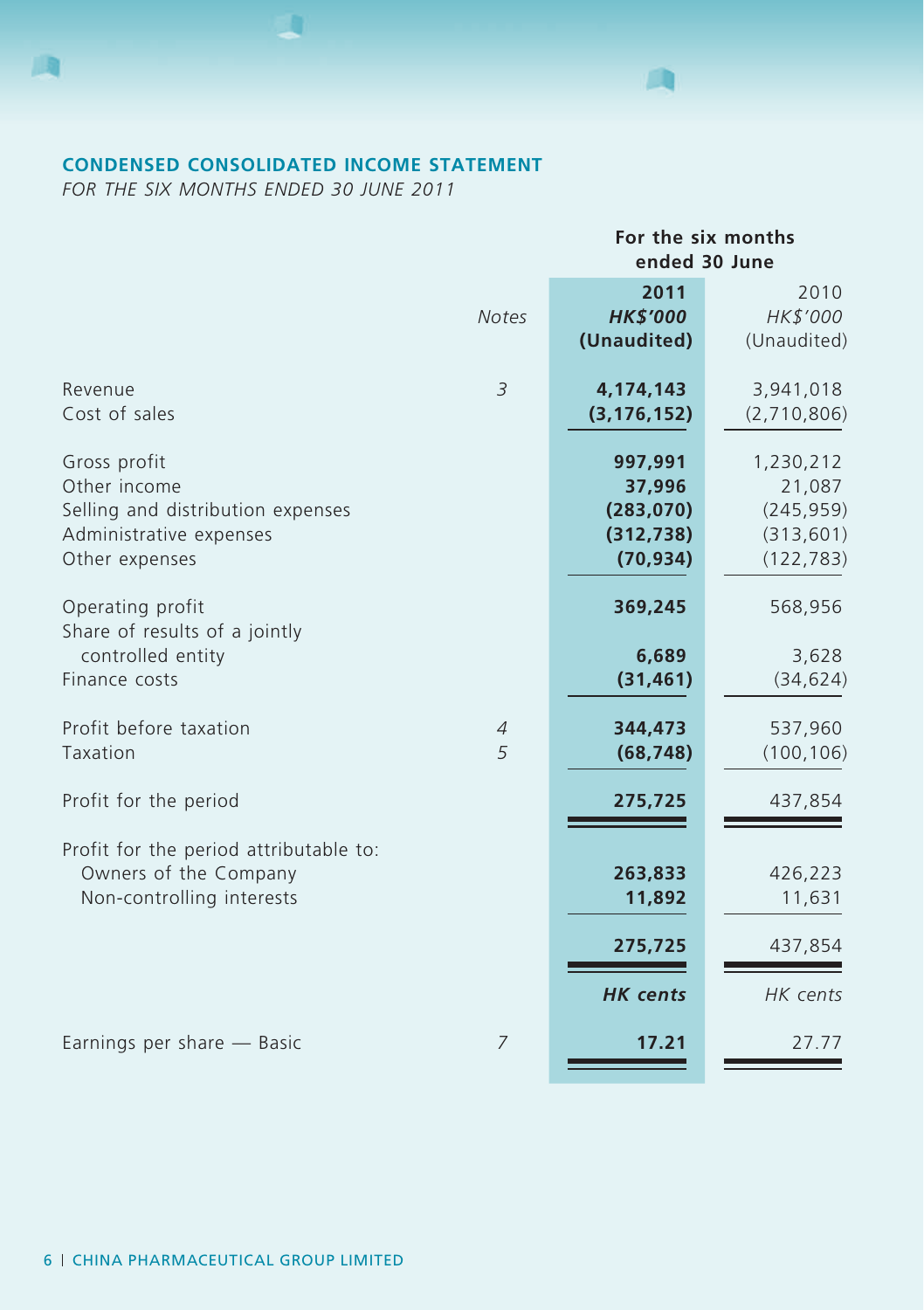

**SOF** 

# **CONDENSED CONSOLIDATED STATEMENT OF COMPREHENSIVE INCOME**

*FOR THE SIX MONTHS ENDED 30 JUNE 2011*

|                                                                         | For the six months<br>ended 30 June |                   |  |
|-------------------------------------------------------------------------|-------------------------------------|-------------------|--|
|                                                                         | 2011<br><b>HK\$'000</b>             | 2010<br>HK\$'000  |  |
|                                                                         | (Unaudited)                         | (Unaudited)       |  |
| Profit for the period                                                   | 275,725                             | 437,854           |  |
| Other comprehensive income                                              |                                     |                   |  |
| Exchange differences arising on translation to<br>presentation currency | 157,779                             |                   |  |
| Gain on fair value change of available-for-sale<br>investments          | 3,201                               | 590               |  |
| Total comprehensive income for the period                               | 436,705                             | 438,444           |  |
| Total comprehensive income for the period<br>attributable to:           |                                     |                   |  |
| Owners of the Company<br>Non-controlling interests                      | 421,530<br>15,175                   | 426,813<br>11,631 |  |
|                                                                         |                                     |                   |  |
|                                                                         | 436,705                             | 438,444           |  |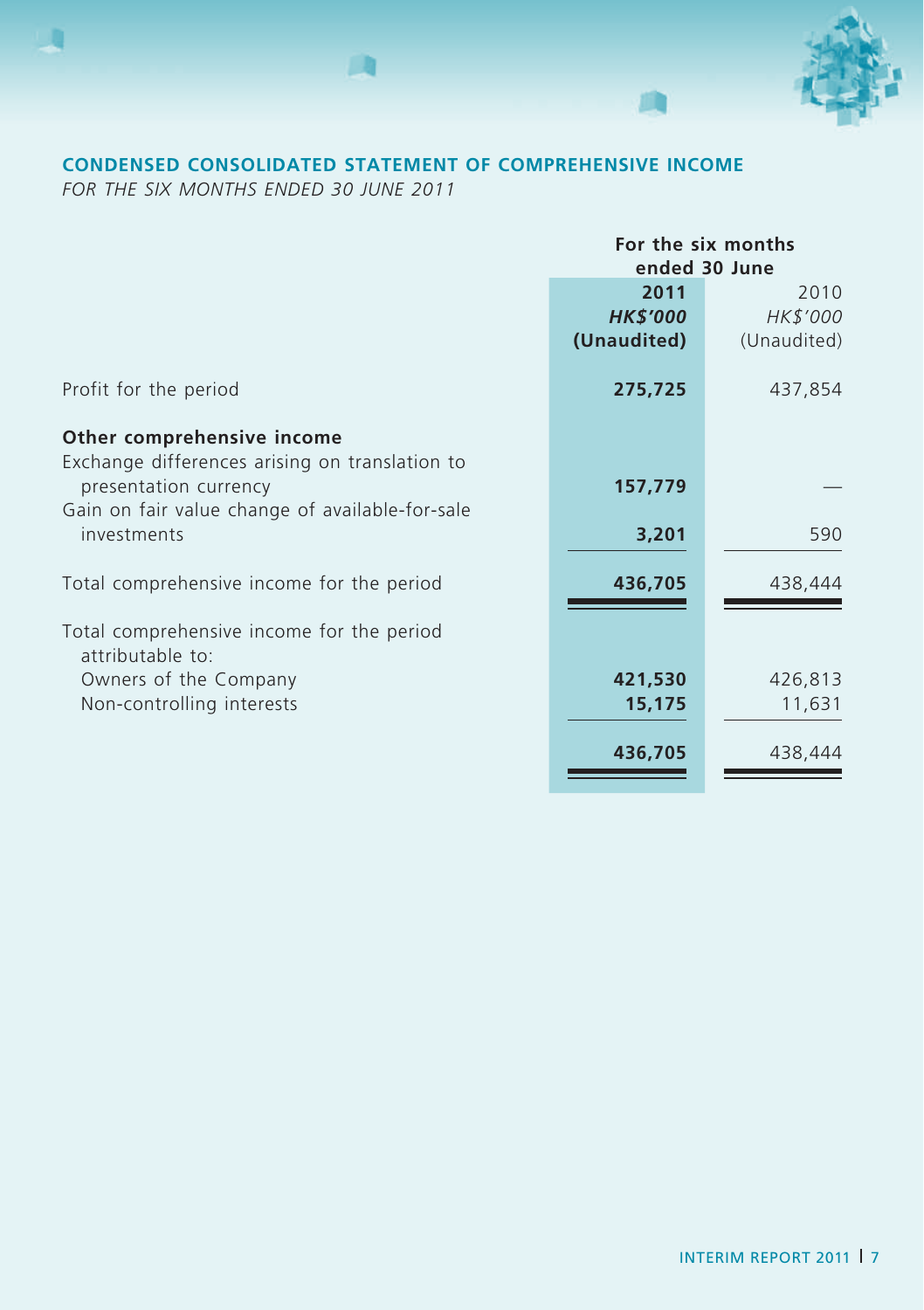# **CONDENSED CONSOLIDATED STATEMENT OF FINANCIAL POSITION**

m

*AS AT 30 JUNE 2011*

۱D

|                                                                                                                                                                                                                                   | <b>Notes</b>               | As at<br>30 June<br>2011<br><b>HK\$'000</b><br>(Unaudited)           | As at<br>31 December<br>2010<br>HK\$'000<br>(Audited)         |
|-----------------------------------------------------------------------------------------------------------------------------------------------------------------------------------------------------------------------------------|----------------------------|----------------------------------------------------------------------|---------------------------------------------------------------|
| <b>Non-current assets</b><br>Property, plant and equipment<br>Prepaid lease payments<br>Intangible assets<br>Goodwill<br>Interest in a jointly controlled entity<br>Available-for-sale investments                                | 8                          | 4,515,945<br>304,397<br>210,069<br>159,929<br>36,500<br>10,634       | 4,353,404<br>302,141<br>207,603<br>156,166<br>29,054<br>7,433 |
|                                                                                                                                                                                                                                   |                            | 5,237,474                                                            | 5,055,801                                                     |
| <b>Current assets</b><br>Inventories<br>Trade and other receivables<br><b>Bills receivables</b><br>Prepaid lease payments<br>Tax recoverable                                                                                      | 9<br>$\mathsf{Q}$          | 1,463,834<br>1,884,200<br>795,207<br>9,020<br>4,150                  | 1,204,864<br>1,441,956<br>810,838<br>8,808                    |
| Trade receivables due from<br>related companies                                                                                                                                                                                   | 10                         | 34,535                                                               | 14,016                                                        |
| Trade receivables due from<br>a connected party                                                                                                                                                                                   | 10                         | 41,410                                                               | 14,407                                                        |
| Amount due from a jointly<br>controlled entity<br>Pledged bank deposits<br>Bank balances and cash                                                                                                                                 | 10<br>11                   | 26,077<br>47,745<br>746,819                                          | 26,764<br>41,930<br>1,099,806                                 |
|                                                                                                                                                                                                                                   |                            | 5,052,997                                                            | 4,663,389                                                     |
| <b>Current liabilities</b><br>Trade and other payables<br>Bills payables<br>Amounts due to related companies<br>Amount due to a controlling shareholder<br>Tax liabilities<br>Other financial liabilities<br>Unsecured bank loans | 12<br>12<br>10<br>10<br>13 | 1,757,684<br>414,366<br>1,902<br>188,036<br>30,640<br>896<br>707,894 | 1,767,207<br>440,647<br>740.<br>60,291<br>323,282             |
|                                                                                                                                                                                                                                   |                            | 3,101,418                                                            | 2,592,167                                                     |
| Net current assets                                                                                                                                                                                                                |                            | 1,951,579                                                            | 2,071,222                                                     |
| Total assets less current liabilities                                                                                                                                                                                             |                            | 7,189,053                                                            | 7,127,023                                                     |
|                                                                                                                                                                                                                                   |                            |                                                                      |                                                               |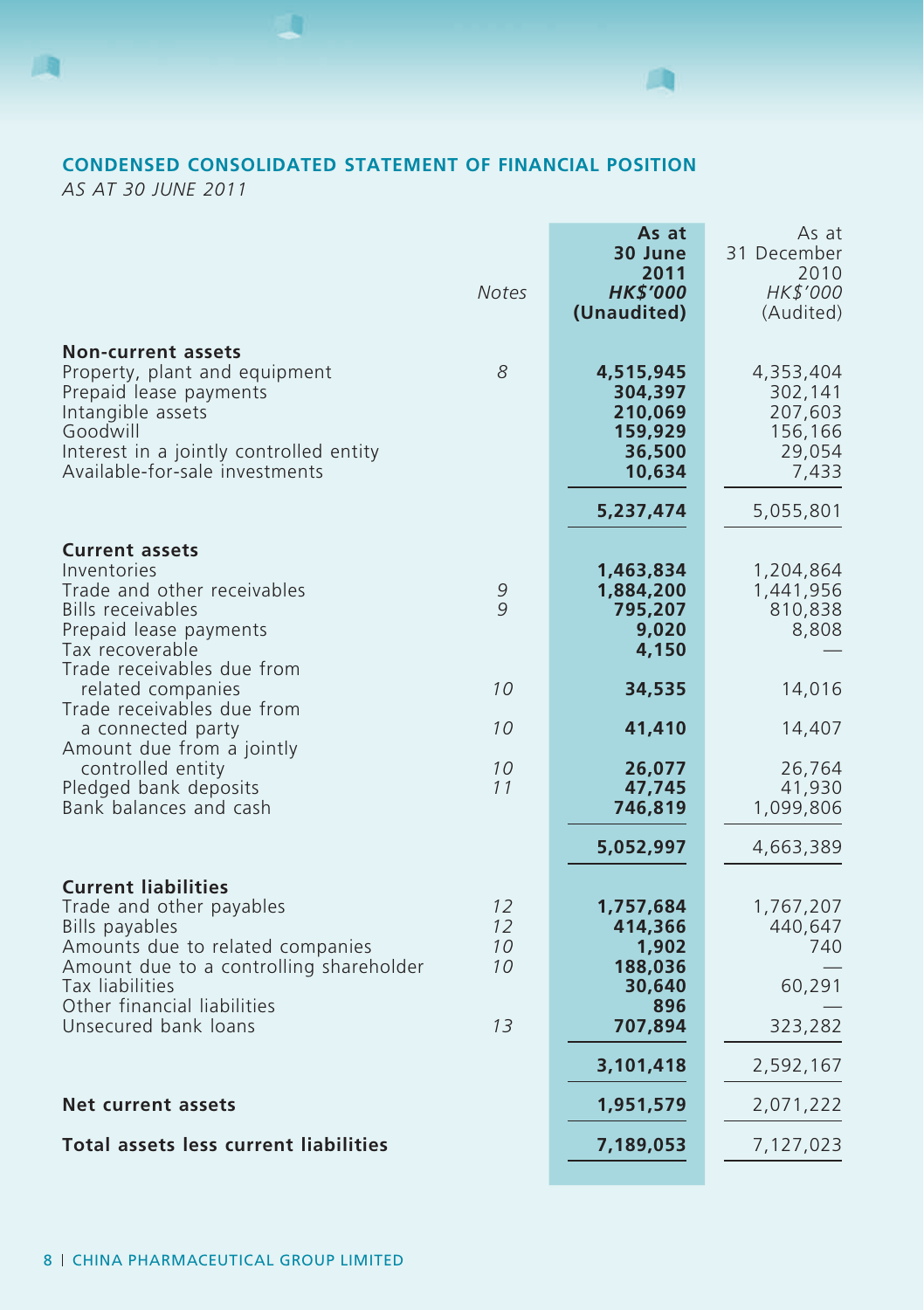

*AS AT 30 JUNE 2011*

|                                                                                    | <b>Notes</b> | As at<br>30 June<br>2011<br><b>HK\$'000</b><br>(Unaudited) | As at<br>31 December<br>2010<br>HK\$'000<br>(Audited) |
|------------------------------------------------------------------------------------|--------------|------------------------------------------------------------|-------------------------------------------------------|
| <b>Non-current liabilities</b><br>Unsecured bank loans<br>Deferred tax liabilities | 13           | 1,233,651<br>47,925                                        | 1,206,235<br>44,348                                   |
|                                                                                    |              | 1,281,576                                                  | 1,250,583                                             |
| Net assets                                                                         |              | 5,907,477                                                  | 5,876,440                                             |
| Capital and reserves<br>Share capital<br>Reserves                                  | 14           | 152,977<br>5,620,237                                       | 153,496<br>5,587,013                                  |
| Equity attributable to owners<br>of the Company<br>Non-controlling interests       |              | 5,773,214<br>134,263                                       | 5,740,509<br>135,931                                  |
| Total equity                                                                       |              | 5,907,477                                                  | 5,876,440                                             |
|                                                                                    |              |                                                            |                                                       |

**SOF**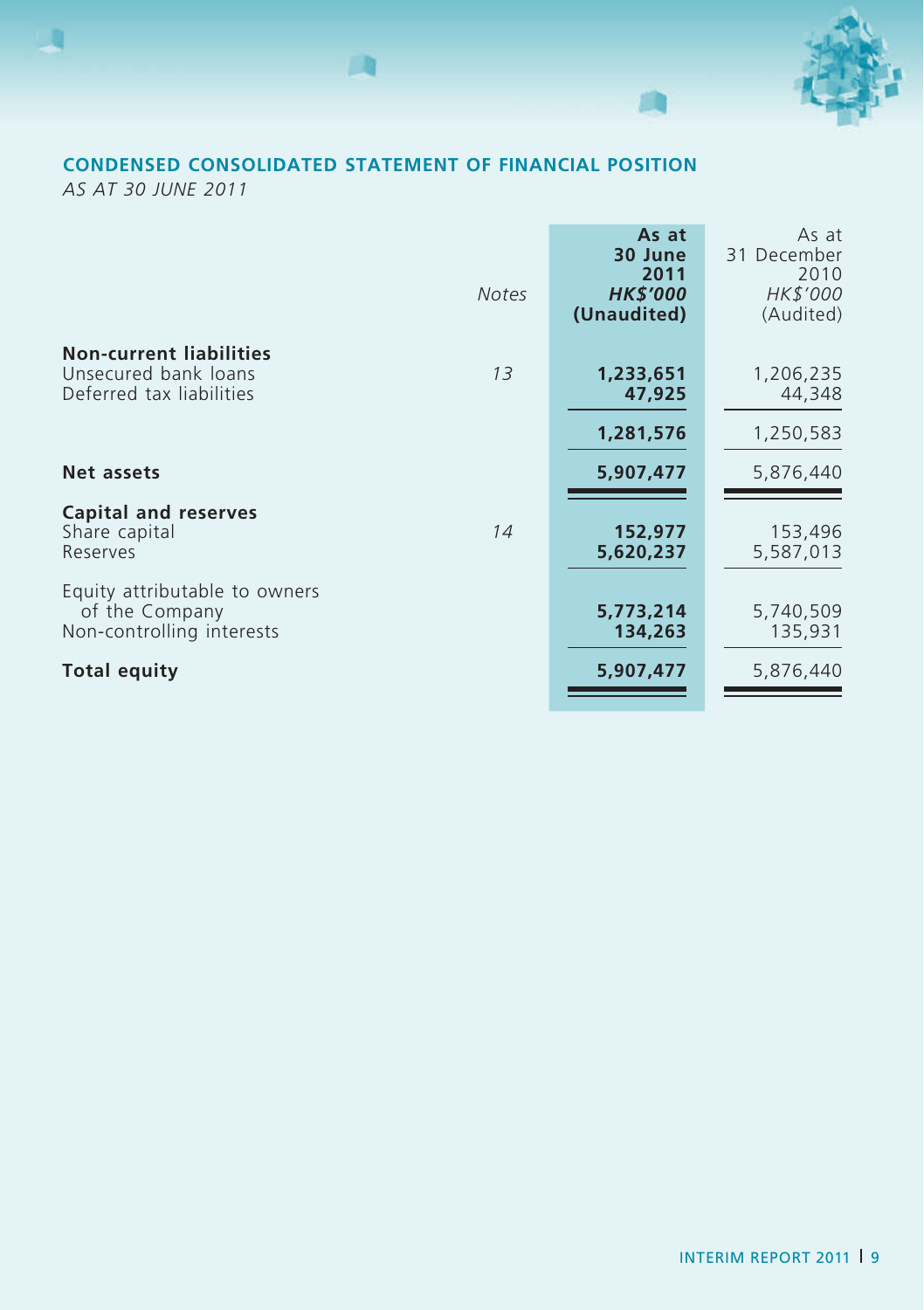# **CONDENSED CONSOLIDATED STATEMENT OF CHANGES IN EQUITY**

*FOR THE SIX MONTHS ENDED 30 JUNE 2011*

|                                                                                                                               |                              |                              |                                              |                                 | Equity attributable to owners of the Company     |                     |                                                                       |                                 |                    |                                              |                        |
|-------------------------------------------------------------------------------------------------------------------------------|------------------------------|------------------------------|----------------------------------------------|---------------------------------|--------------------------------------------------|---------------------|-----------------------------------------------------------------------|---------------------------------|--------------------|----------------------------------------------|------------------------|
|                                                                                                                               | Share<br>capital<br>HK\$'000 | Share<br>premium<br>HK\$'000 | Capital<br>redemption<br>reserve<br>HK\$'000 | Goodwill<br>reserve<br>HK\$'000 | Investment<br>revaluation<br>reserve<br>HK\$'000 | reserve<br>HK\$'000 | Non-<br>Translation distributable<br>reserves<br>HK\$'000<br>(note i) | Retained<br>profits<br>HK\$'000 | Total<br>HK\$'000  | Non-<br>controlling<br>interests<br>HK\$'000 | Total<br>HK\$'000      |
| At 1 January 2010 (Audited)                                                                                                   | 153,496                      | 1,116,727                    | 316                                          | (160, 130)                      | 758                                              | 715,916             | 588,202                                                               | 2,744,999                       | 5,160,284          | 169,179                                      | 5,329,463              |
| Profit for the period<br>Gain on fair value change of                                                                         |                              |                              |                                              |                                 |                                                  |                     |                                                                       | 426,223                         | 426,223            | 11,631                                       | 437,854                |
| available-for-sale investments                                                                                                |                              |                              |                                              |                                 | 590                                              |                     |                                                                       |                                 | 590                |                                              | 590                    |
| Total comprehensive income for the period<br>Final dividend for the year ended                                                |                              |                              |                                              |                                 | 590                                              |                     |                                                                       | 426,223                         | 426,813            | 11,631                                       | 438,444                |
| 31 December 2009 (note 6)                                                                                                     |                              |                              |                                              |                                 |                                                  |                     |                                                                       | (368, 391)                      | (368, 391)         |                                              | (368, 391)             |
| Capital contribution by the non-controlling<br>interest of a subsidiary<br>Acquisition of additional interest in a subsidiary |                              |                              |                                              |                                 |                                                  |                     |                                                                       |                                 |                    | 8,133                                        | 8,133                  |
| (note ii)<br>Dividends paid to non-controlling interests                                                                      |                              |                              |                                              |                                 |                                                  |                     |                                                                       | (2,912)                         | (2,912)            | (31, 179)<br>(163)                           | (34, 091)<br>(163)     |
| At 30 June 2010 (Unaudited)                                                                                                   | 153,496                      | 1,116,727                    | 316                                          | (160, 130)                      | 1,348                                            | 715,916             | 588,202                                                               | 2,799,919                       | 5,215,794          | 157,601                                      | 5,373,395              |
| At 1 January 2011 (Audited)                                                                                                   | 153,496                      | 1,116,727                    | 316                                          | (160, 130)                      | 421                                              | 928,019             | 588,202                                                               | 3,113,458                       | 5,740,509          | 135,931                                      | 5,876,440              |
| Exchange difference arising on translation to<br>presentation currency<br>Profit for the period                               |                              |                              |                                              |                                 |                                                  | 154,496             |                                                                       | 263,833                         | 154,496<br>263,833 | 3,283<br>11,892                              | 157,779<br>275,725     |
| Gain on fair value change of available-for-sale<br>investments                                                                |                              |                              |                                              |                                 | 3,201                                            |                     |                                                                       |                                 | 3,201              |                                              | 3,201                  |
| Total comprehensive income for the period                                                                                     |                              |                              |                                              |                                 | 3,201                                            | 154,496             |                                                                       | 263,833                         | 421,530            | 15,175                                       | 436,705                |
| Final dividend for the year ended<br>31 December 2010 (note 6)<br>Acquisition of additional interest in a subsidiary          |                              |                              |                                              |                                 |                                                  |                     |                                                                       | (367, 732)                      | (367, 732)         |                                              | (367, 732)             |
| (note iii)                                                                                                                    |                              |                              |                                              |                                 |                                                  |                     |                                                                       | (260)                           | (260)              | 260                                          |                        |
| Shares repurchased and cancelled<br>Dividends declared to non-controlling interests                                           | (519)                        |                              | 519                                          |                                 |                                                  |                     |                                                                       | (20, 833)                       | (20, 833)          | -<br>(17, 103)                               | (20, 833)<br>(17, 103) |
| At 30 June 2011 (Unaudited)                                                                                                   | 152,977                      | 1,116,727                    | 835                                          | (160, 130)                      | 3,622                                            | 1,082,515           | 588,202                                                               | 2,988,466                       | 5,773,214          | 134,263                                      | 5,907,477              |

*Notes:*

- (i) The non-distributable reserves represent statutory reserves appropriated from the profit after tax of the Company's subsidiaries and jointly controlled entity in the People's Republic of China (the "PRC") under the laws and regulations of the PRC.
- (ii) During the period ended 30 June 2010, the shareholding of the Group in a non-wholly owned subsidiary, Shijiazhuang Pharma Group Yinhu Pharmaceutical Co., Ltd. ("Yinhu"), has increased from 70% to 80%.
- (iii) During the period ended 30 June 2011, the shareholding of the Group in a non-wholly owned subsidiary, Shijiazhuang Pharma Group (Shijiazhuang) High Medical Technology Development Co., Ltd. ("Gaoke"), has increased from 83.33% to 95%.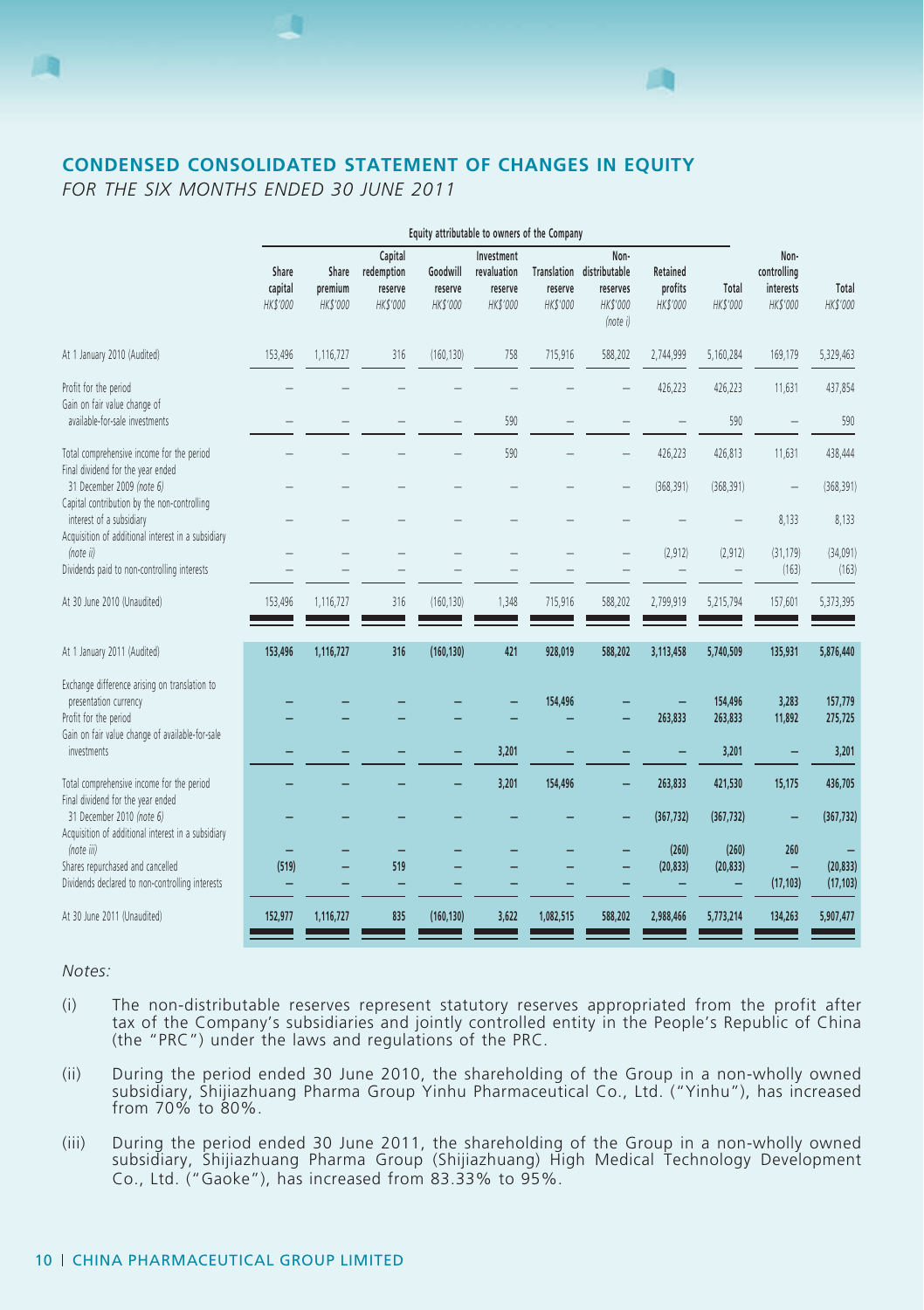# **CONDENSED CONSOLIDATED STATEMENT OF CASH FLOWS**

*FOR THE SIX MONTHS ENDED 30 JUNE 2011*

|                                                                                                                                                                            | For the six months<br>ended 30 June                         |                                                                |  |
|----------------------------------------------------------------------------------------------------------------------------------------------------------------------------|-------------------------------------------------------------|----------------------------------------------------------------|--|
|                                                                                                                                                                            | 2011<br><b>HK\$'000</b><br>(Unaudited)                      | 2010<br>HK\$'000<br>(Unaudited)                                |  |
| Cash generated from operations<br>PRC Enterprise Income Tax paid<br>PRC withholding tax paid                                                                               | 28,847<br>(98, 875)<br>(1, 242)                             | 738,005<br>(118, 132)<br>(5,682)                               |  |
| Net cash (used in) from operating activities                                                                                                                               | (71, 270)                                                   | 614,191                                                        |  |
| Net cash used in investing activities:<br>Purchases of property, plant and equipment<br>Purchases of intangible assets<br>Proceeds from disposal of property,              | (447, 973)<br>(19,048)                                      | (306, 601)<br>(8, 131)                                         |  |
| plant and equipment<br>Other investing cash flows                                                                                                                          | 19,461<br>(2, 445)                                          | 2,824<br>(13, 878)                                             |  |
|                                                                                                                                                                            | (450,005)                                                   | (325, 786)                                                     |  |
| Net cash from (used in) financing activities:<br>New bank loans raised<br>Dividend paid to owners of the Company<br>Repayments of bank loans<br>Other financing cash flows | 534,762<br>(179, 696)<br>(145, 714)<br>(59, 858)<br>149,494 | 686,817<br>(368, 391)<br>(656, 299)<br>(80, 298)<br>(418, 171) |  |
| Net decrease in cash and cash equivalents<br>Cash and cash equivalents at 1 January<br>Effect of foreign exchange rate changes                                             | (371, 781)<br>1,099,806<br>18,794                           | (129, 766)<br>1,443,163                                        |  |
| Cash and cash equivalents at 30 June                                                                                                                                       | 746,819                                                     | 1,313,397                                                      |  |

**ATT**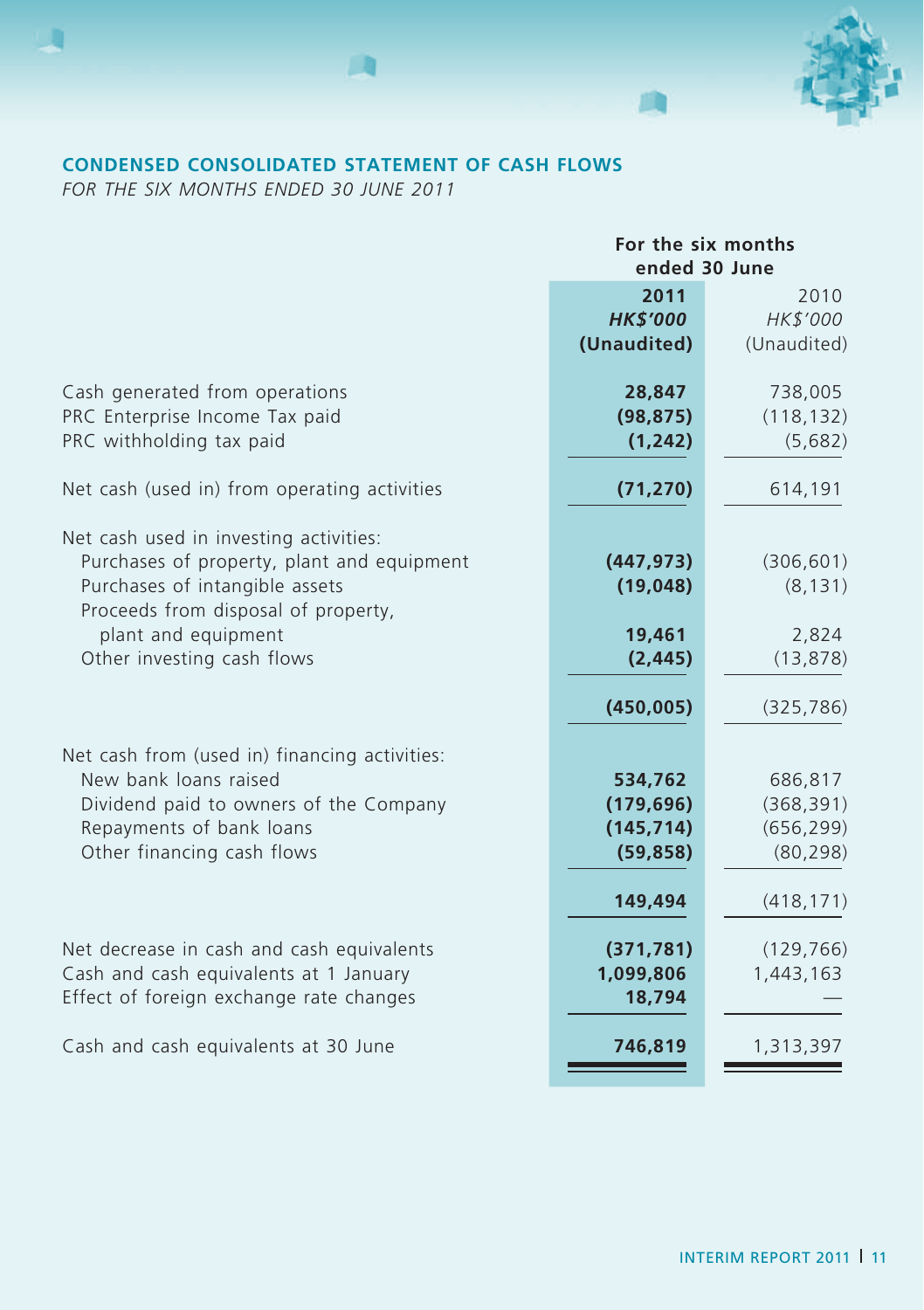

*FOR THE SIX MONTHS ENDED 30 JUNE 2011*

# **1. BASIS OF PREPARATION**

The condensed consolidated financial statements have been prepared in accordance with the applicable disclosure requirements of Appendix 16 to the Rules Governing the Listing of Securities on The Stock Exchange of Hong Kong Limited (the "Listing Rules") and with Hong Kong Accounting Standard 34, "Interim Financial Reporting" issued by the Hong Kong Institute of Certified Public Accountants (the "HKICPA").

# **2. Principal Accounting Policies**

The condensed consolidated financial statements have been prepared on the historical cost basis except for certain financial instruments, which are measured at fair values.

The accounting policies and methods of computation used in the condensed consolidated financial statements for the six months ended 30 June 2011 are the same as those followed in the preparation of the Group's annual financial statements for the year ended 31 December 2010.

In the current interim period, the Group has applied, for the first time, a number of new or revised standards and interpretations ("new or revised HKFRSs").

The application of new or revised HKFRSs in the current interim period has had no material effect on the amounts reported in these condensed consolidated financial statements and/or disclosures set out in these condensed consolidated financial statements.

The Group has not early applied new or revised standards that have been issued but are not yet effective. The following new or revised standards have been issued after the date the consolidated financial statements for the year ended 31 December 2010 were authorised for issuance and are not yet effective:

| HKFRS 10                     | Consolidated Financial Statements <sup>2</sup>                   |
|------------------------------|------------------------------------------------------------------|
| HKFRS 11                     | Joint Arrangements <sup>2</sup>                                  |
| HKFRS 12                     | Disclosures of Interests in Other Entities <sup>2</sup>          |
| HKFRS 13                     | Fair Value Measurement <sup>2</sup>                              |
| HKAS 1 (Amendments)          | Presentation of Items in Other Comprehensive Income <sup>1</sup> |
| HKAS 19 (as revised in 2011) | Employee Benefits <sup>2</sup>                                   |
| HKAS 27 (as revised in 2011) | Separate Financial Statements <sup>2</sup>                       |
| HKAS 28 (as revised in 2011) | Investments in Associates and Joint Ventures <sup>2</sup>        |
|                              |                                                                  |

- 1 Effective for annual periods beginning on or after 1 July 2012.
- $\overline{2}$ Effective for annual periods beginning on or after 1 January 2013.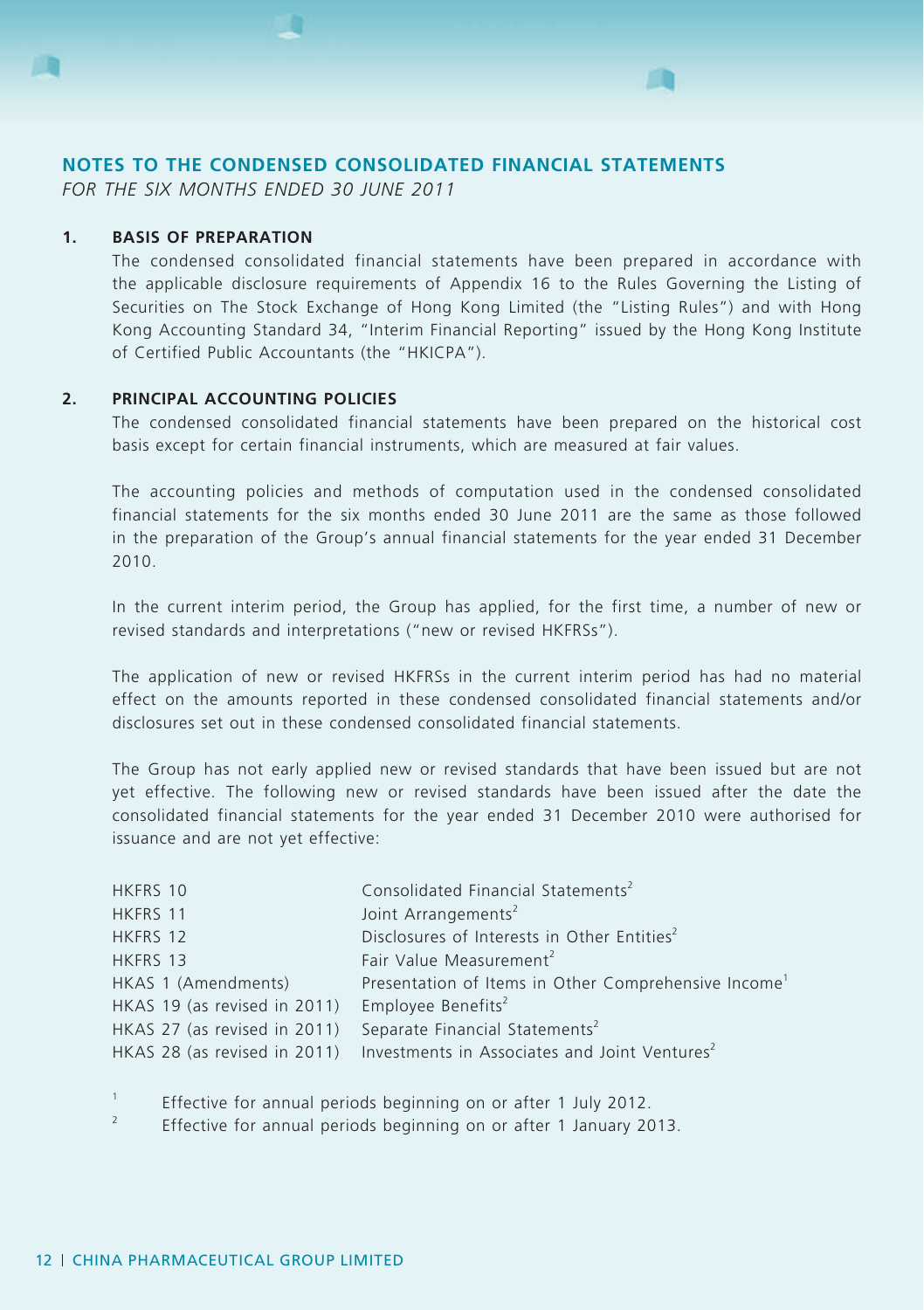

#### **2. Principal Accounting Policies** *(Continued)*

HKFRS 10 replaces the parts of HKAS 27 "*Consolidated and Separate Financial Statements*" that deal with consolidated financial statements. HKFRS 10 includes a new definition of control that contains three elements: (a) power over an investee; (b) exposure, or rights, to variable returns from its involvement with the investee, and (c) ability to use its power over the investee to affect the amount of the investor's returns. Extensive guidance has been added in HKFRS 10 to deal with complex scenarios. Overall, the application of HKFRS 10 requires a lot of judgment. The directors consider that the application of HKFRS 10 will have no material impact on the results and the financial position of the Group.

HKFRS 11 replaces HKAS 31 "*Interests in Joint Ventures*". HKFRS 11 deals with how a joint arrangement of which two or more parties have joint control should be classified. Under HKFRS 11, there are two types of joint arrangements: joint ventures and joint operations. The classification in HKFRS 11 is based on parties' rights and obligations under the arrangements. In contrast, under HKAS 31, there are three different types of joint arrangements: jointly controlled entities, jointly controlled assets and jointly controlled operations.

In addition, joint ventures under HKFRS 11 are required to be accounted for using the equity method of accounting, whereas jointly controlled entities under HKAS 31 can accounted for using the equity method of accounting or proportionate accounting. The directors consider that the application of HKFRS 11 will have no material impact on the results and the financial position of the Group.

The directors of the Company anticipate that the application of other new or revised standards will also have no material impact on the results and the financial position of the Group.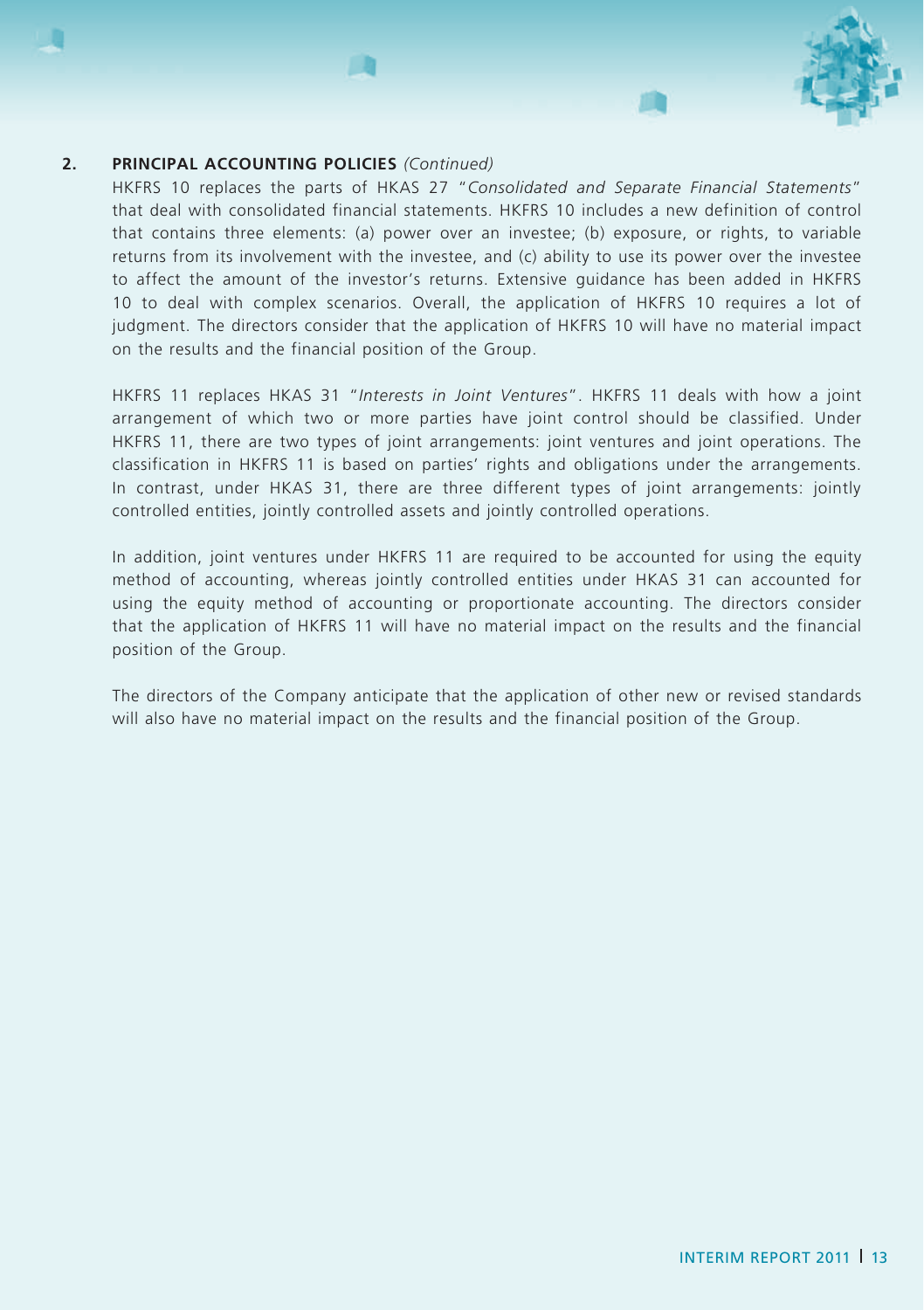

# **3. SEGMENT INFORMATION**

The following is an analysis of the Group's revenue and results by reportable and operating segments for the period under review:

m

|                                                                | <b>Intermediates and Bulk Drugs</b>   |                                                |                                                   |                                 |                                    |                                       |                                 |
|----------------------------------------------------------------|---------------------------------------|------------------------------------------------|---------------------------------------------------|---------------------------------|------------------------------------|---------------------------------------|---------------------------------|
|                                                                | Vitamin C<br>series<br><b>HKS'000</b> | <b>Antibiotics</b><br>series<br><b>HKS'000</b> | <b>Finished</b><br><b>Drugs</b><br><b>HKS'000</b> | <b>Others</b><br><b>HKS'000</b> | Segment<br>total<br><b>HKS'000</b> | <b>Eliminations</b><br><b>HKS'000</b> | Consolidated<br><b>HK\$'000</b> |
| SEGMENT REVENUE<br>External sales<br>Inter-segment sales       | 977,650<br>867                        | 1,767,297<br>494,089                           | 1,364,192                                         | 65,004<br>138,123               | 4,174,143<br>633,079               | (633,079)                             | 4,174,143                       |
| <b>TOTAL</b>                                                   | 978,517                               | 2,261,386                                      | 1,364,192                                         | 203,127                         | 4,807,222                          | (633, 079)                            | 4,174,143                       |
| Inter-segment sales are charged at<br>prevailing market rates. |                                       |                                                |                                                   |                                 |                                    |                                       |                                 |
| SEGMENT PROFIT                                                 | 161,226                               | 136,356                                        | 134,530                                           | 834                             |                                    |                                       | 432,946                         |
| Unallocated income<br>Unallocated central expenses             |                                       |                                                |                                                   |                                 |                                    |                                       | 2,302<br>(66, 003)              |
| Operating profit<br>Share of results of a jointly              |                                       |                                                |                                                   |                                 |                                    |                                       | 369,245                         |
| controlled entity<br>Finance costs                             |                                       |                                                |                                                   |                                 |                                    |                                       | 6,689<br>(31, 461)              |
| Profit before taxation                                         |                                       |                                                |                                                   |                                 |                                    |                                       | 344,473                         |

# **For the six months ended 30 June 2011 (Unaudited)**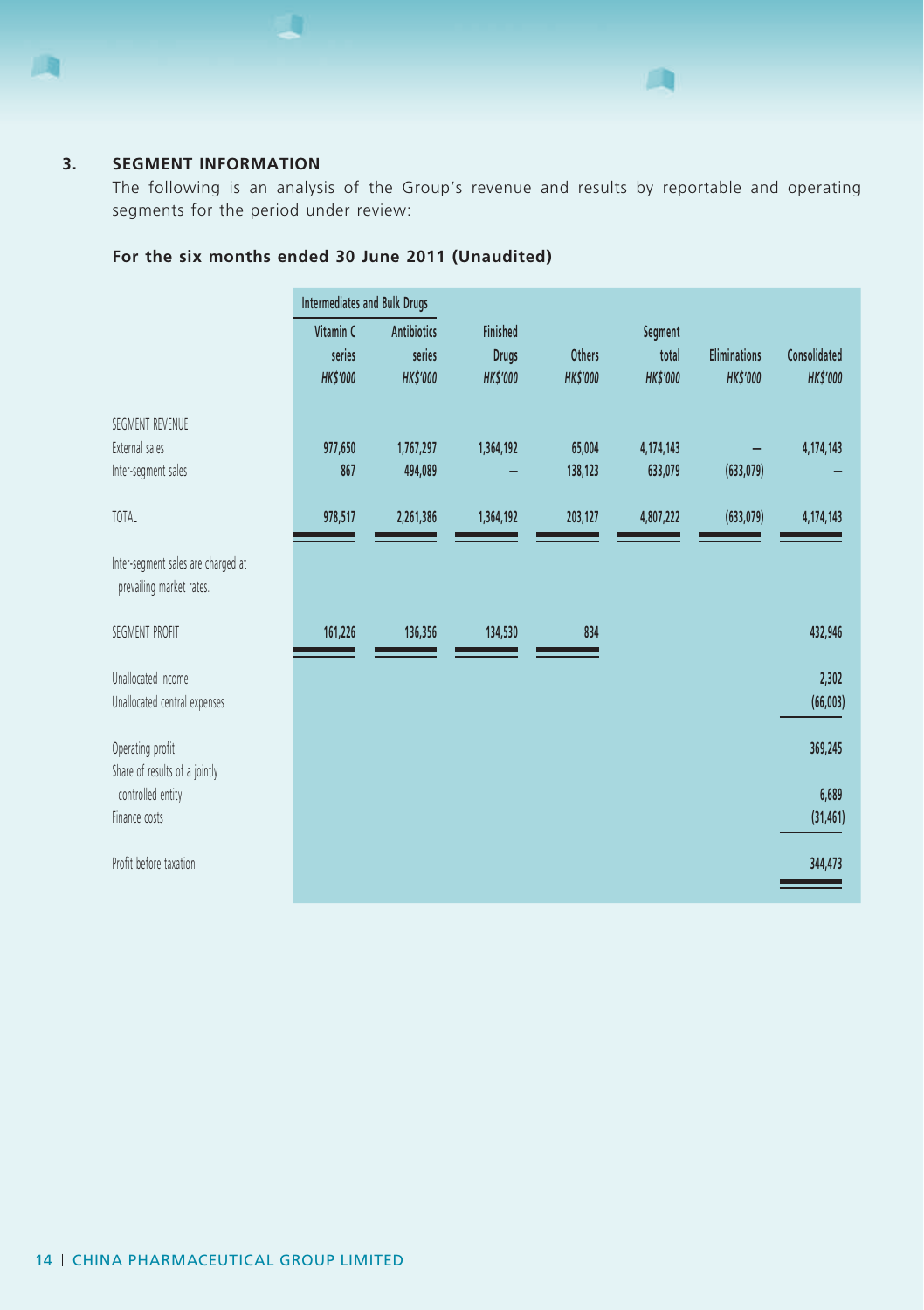# **3. SEGMENT INFORMATION** *(Continued)* **For the six months ended 30 June 2010 (Unaudited)**

|                                                                | Intermediates and Bulk Drugs    |                                   |                               |                    |                              |                          |                          |
|----------------------------------------------------------------|---------------------------------|-----------------------------------|-------------------------------|--------------------|------------------------------|--------------------------|--------------------------|
|                                                                | Vitamin C<br>series<br>HK\$'000 | Antibiotics<br>series<br>HK\$'000 | Finished<br>Drugs<br>HK\$'000 | Others<br>HK\$'000 | Segment<br>total<br>HK\$'000 | Eliminations<br>HK\$'000 | Consolidated<br>HK\$'000 |
| SEGMENT REVENUE                                                |                                 |                                   |                               |                    |                              |                          |                          |
| External sales                                                 | 1,144,258                       | 1,562,199                         | 1,131,542                     | 103,019            | 3,941,018                    |                          | 3,941,018                |
| Inter-segment sales                                            | 1,163                           | 459,758                           |                               | 138,925            | 599,846                      | (599, 846)               |                          |
| <b>TOTAL</b>                                                   | 1,145,421                       | 2,021,957                         | 1,131,542                     | 241,944            | 4,540,864                    | (599, 846)               | 3,941,018                |
| Inter-segment sales are charged at<br>prevailing market rates. |                                 |                                   |                               |                    |                              |                          |                          |
| SEGMENT PROFIT (LOSS)                                          | 489,411                         | 58,841                            | 99,493                        | (2,346)            |                              |                          | 645,399                  |
| Unallocated income                                             |                                 |                                   |                               |                    |                              |                          | 4,268                    |
| Unallocated central expenses                                   |                                 |                                   |                               |                    |                              |                          | (80, 711)                |
|                                                                |                                 |                                   |                               |                    |                              |                          |                          |
| Operating profit                                               |                                 |                                   |                               |                    |                              |                          | 568,956                  |
| Share of results of a jointly                                  |                                 |                                   |                               |                    |                              |                          |                          |
| controlled entity                                              |                                 |                                   |                               |                    |                              |                          | 3,628                    |
| Finance costs                                                  |                                 |                                   |                               |                    |                              |                          | (34, 624)                |
| Profit before taxation                                         |                                 |                                   |                               |                    |                              |                          | 537,960                  |

捕鱼

Segment profit (loss) represents the profit (loss) earned by each segment without allocation of interest income, central administrative expenses, central advertising costs, share of results of a jointly controlled entity and finance costs. This is the measure reported to the board of directors for the purposes of resource allocation and performance assessment.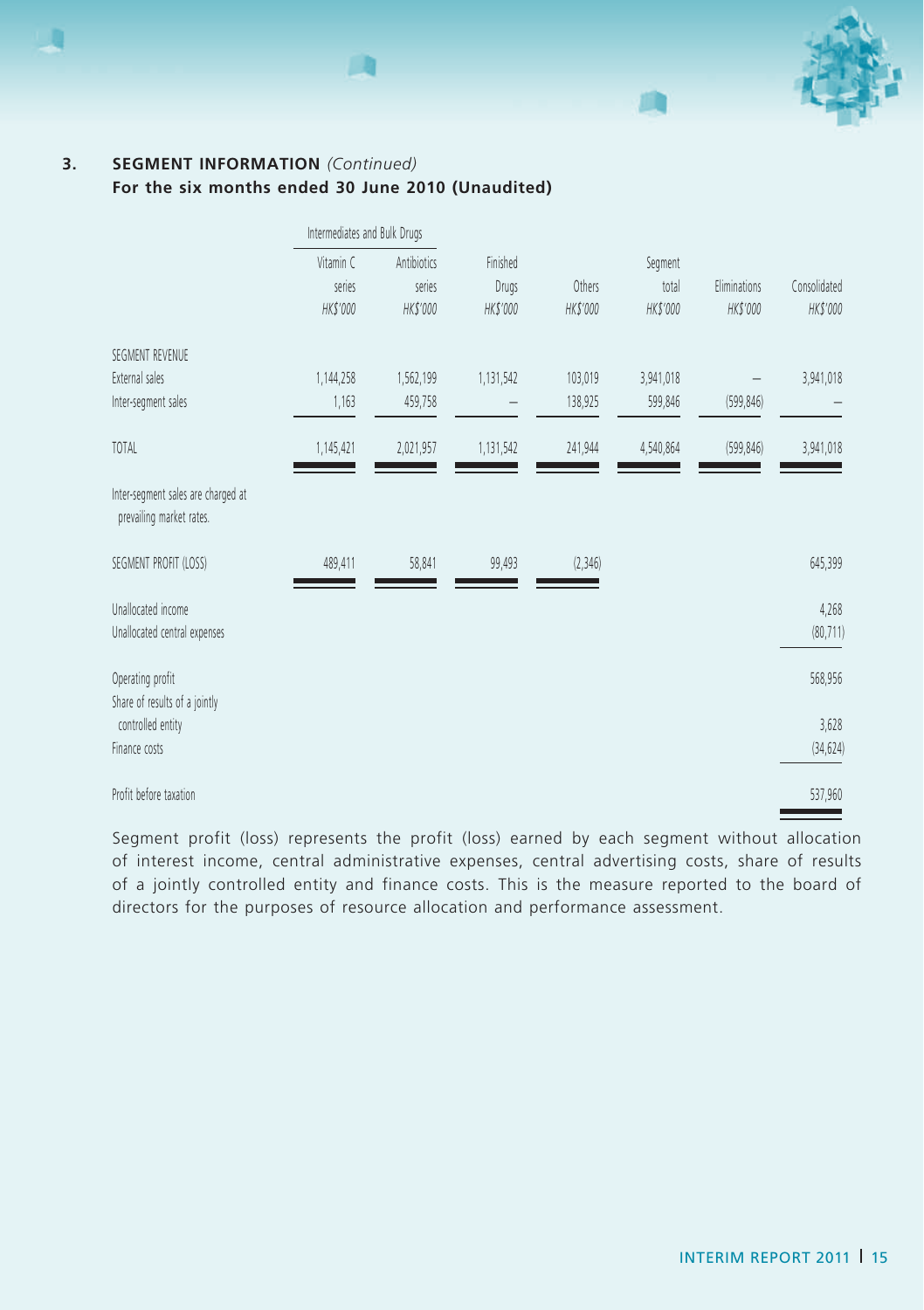

|                                                   | For the six months<br>ended 30 June |             |  |
|---------------------------------------------------|-------------------------------------|-------------|--|
|                                                   | 2011                                | 2010        |  |
|                                                   | <b>HK\$'000</b>                     | HK\$'000    |  |
|                                                   | (Unaudited)                         | (Unaudited) |  |
| Profit before taxation has been arrived at after  |                                     |             |  |
| charging (crediting) the following items:         |                                     |             |  |
| Amortisation of intangible assets                 |                                     |             |  |
| (included in cost of sales)                       | 21,459                              | 10,336      |  |
| Amortisation of prepaid lease payments            | 4,740                               | 3,810       |  |
| Depreciation of property, plant and equipment     | 281,202                             | 252,412     |  |
| Loss on disposal of property, plant and equipment |                                     |             |  |
| (included in other expenses)                      | 1,473                               | 43,127      |  |
| Net foreign exchange losses                       | 4,391                               | 2,792       |  |
| Research and development expenses                 |                                     |             |  |
| (included in other expenses)                      | 63,395                              | 64,063      |  |
| Interest income                                   | (2,302)                             | (4, 268)    |  |
|                                                   |                                     |             |  |

For the six months ended 30 June 2010 and 2011, cost of inventories recognised as an expense approximated cost of sales as shown in the condensed consolidated income statement.

# **5. Taxation**

|                                 | For the six months<br>ended 30 June    |                                 |  |
|---------------------------------|----------------------------------------|---------------------------------|--|
|                                 | 2011<br><b>HK\$'000</b><br>(Unaudited) | 2010<br>HK\$'000<br>(Unaudited) |  |
| The tax charge comprises:       |                                        |                                 |  |
| PRC Enterprise Income Tax       |                                        |                                 |  |
| - Current year                  | 62,015                                 | 91,606                          |  |
| - Underprovision in prior years | 2,026                                  |                                 |  |
|                                 | 64,041                                 | 91,606                          |  |
| Deferred taxation               | 4,707                                  | 8,500                           |  |
|                                 | 68,748                                 | 100,106                         |  |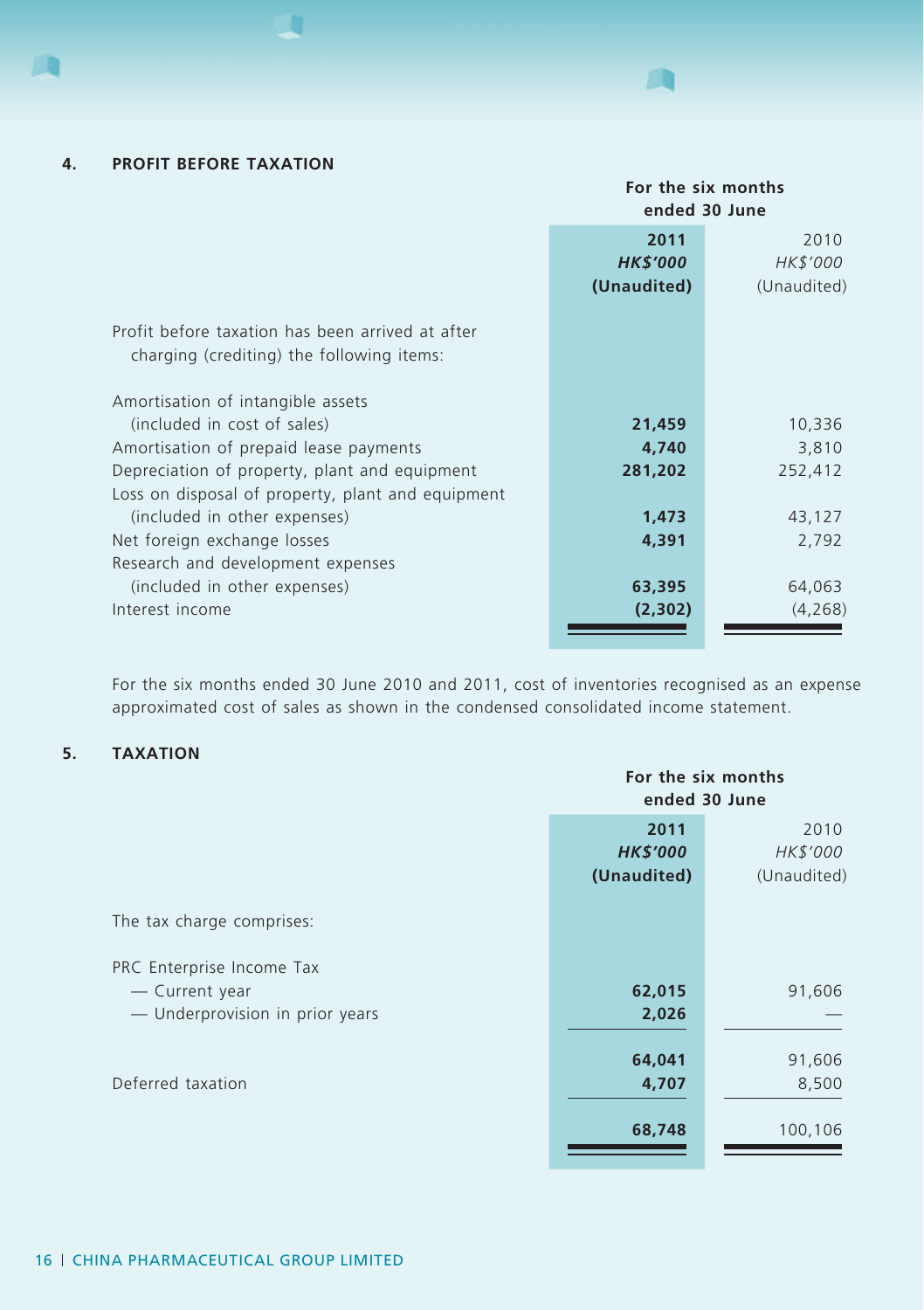#### **5. Taxation** *(Continued)*

No Hong Kong Profits Tax is payable by the Company nor its Hong Kong subsidiaries since they either had no assessable profits or incurred tax losses for both periods. Taxation arising in other jurisdictions is calculated at the rate prevailing in the relevant jurisdictions.

Pursuant to the relevant laws and regulations in the PRC, certain subsidiaries of the Company established before 16 March 2007 are entitled to exemption from PRC Enterprise Income Tax for two years starting from their first profit-making years, followed by a 50% reduction in tax rate for the next three years.

The tax charge for both periods represents income tax provisions which have taken into account the above-mentioned tax incentives. The basic tax rate of the Company's PRC subsidiaries is 25%, except those which are enjoying the concessionary tax rate of 15% in the relevant special zone in the PRC during the concessionary period.

In addition, pursuant to the approvals granted by the relevant tax authorities, certain subsidiaries of the Company are qualified as advanced technology enterprises in the PRC (the "Qualification") for a period of 3 years up to 2010 or 2011. The applicable tax rate for these enterprises is 15% despite the expiration of the Qualification for certain subsidiaries as the directors consider that the chance of approval of application for re-examination on the Qualification not being awarded is remote.

In respect of the withholding tax upon the distribution of undistributed retained profits earned by the PRC subsidiaries to the shareholders, deferred taxation of HK\$4,707,000 (2010: HK\$8,500,000) has been provided for in the condensed consolidated financial statements in respect of the temporary differences attributable to such profits. During the period, withholding tax of HK\$1,242,000 (2010: HK\$5,682,000) has been paid.

As at 30 June 2011, the Group had unused tax losses of HK\$73,722,000 (31 December 2010: HK\$90,742,000) available for offset against future profits. No deferred tax asset has been recognised in respect of such losses due to the unpredictability of future profit streams. Most of the unrecognised tax losses will expire in various dates up to 2014.

There was no other significant unprovided deferred tax for the period or at the end of the reporting period.

#### **6. DIVIDENDS**

The directors do not declare the payment of an interim dividend for the six months ended 30 June 2011 (2010: Nil).

During the period, a final dividend of HK24 cents per share was distributed to shareholders as final dividend for the year ended 31 December 2010 (2010: HK24 cents for the year ended 31 December 2009). The aggregate amount of final dividend distributed amounted to HK\$367,732,000 (2010: HK\$368,391,000). The amount paid in current period amounted to HK\$179,696,000 (2010: HK\$368,391,000).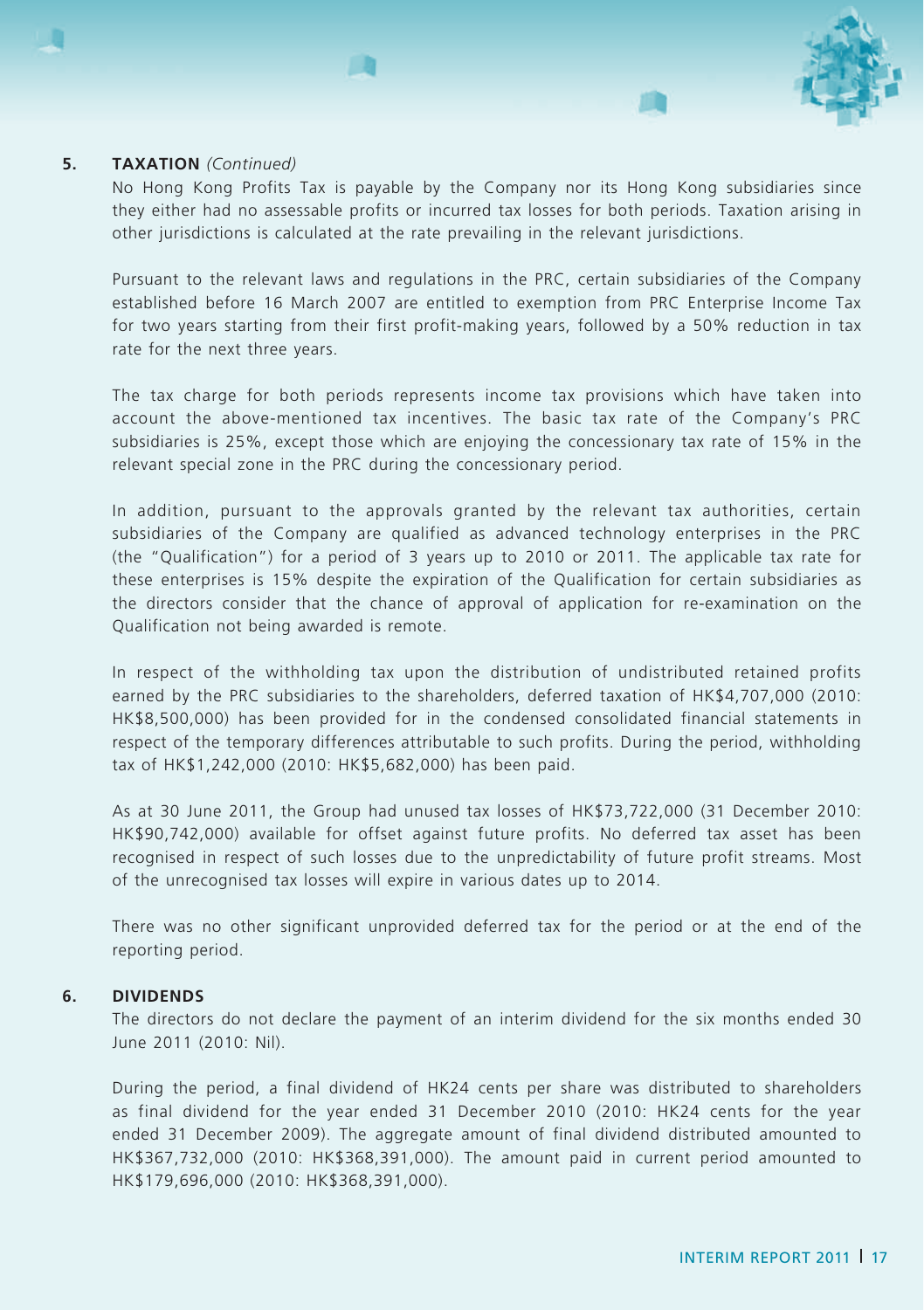

## **7. EARNINGS PER SHARE**

The calculation of the basic earnings per share for the six months ended 30 June 2011 is based on the profit for the period attributable to owners of the Company of HK\$263,833,000 (2010: HK\$426,223,000) and the weighted average number of ordinary shares of 1,532,864,584 (2010: 1,534,960,661 shares in issue) for the period.

No diluted earnings per share has been presented for the six months ended 30 June 2010 and 2011 as there were no potential ordinary shares in issue during both periods.

#### **8. MOVEMENTS IN PROPERTY, PLANT AND EQUIPMENT**

During the period, the Group spent HK\$359,131,000 (2010: HK\$265,730,000) on acquisition of property, plant and equipment in order to upgrade its manufacturing capabilities.

In addition, the Group disposed of certain property, plant and equipment with a carrying amount of HK\$20,934,000 (2010: HK\$46,354,000), resulting in a loss of HK\$1,473,000 (2010: HK\$43,127,000).

#### **9. TRADE AND OTHER RECEIVABLES/BILLS RECEIVABLES**

|                                        | As at                | As at                |
|----------------------------------------|----------------------|----------------------|
|                                        | 30 June              | 31 December          |
|                                        | 2011                 | 2010                 |
|                                        | <b>HK\$'000</b>      | HK\$'000             |
|                                        | (Unaudited)          | (Audited)            |
| Trade receivables<br>Bills receivables | 1,339,852<br>795,207 | 1,076,520<br>810,838 |
| Other receivables                      | 2,135,059<br>544,348 | 1,887,358<br>365,436 |
|                                        | 2,679,407            | 2,252,794            |
|                                        |                      |                      |

The Group allows a general credit period of up to 90 days to its trade customers. The following is an analysis of trade receivables (net of allowance for doubtful debts) presented based on invoice date.

|                                                   | As at<br>30 June<br>2011<br><b>HK\$'000</b><br>(Unaudited) | As at<br>31 December<br>2010<br>HK\$'000<br>(Audited) |
|---------------------------------------------------|------------------------------------------------------------|-------------------------------------------------------|
| 0 to 90 days<br>91 to 180 days<br>181 to 365 days | 1,202,787<br>131,927<br>5,138                              | 1,022,490<br>52,499<br>1,531                          |
|                                                   | 1,339,852                                                  | 1,076,520                                             |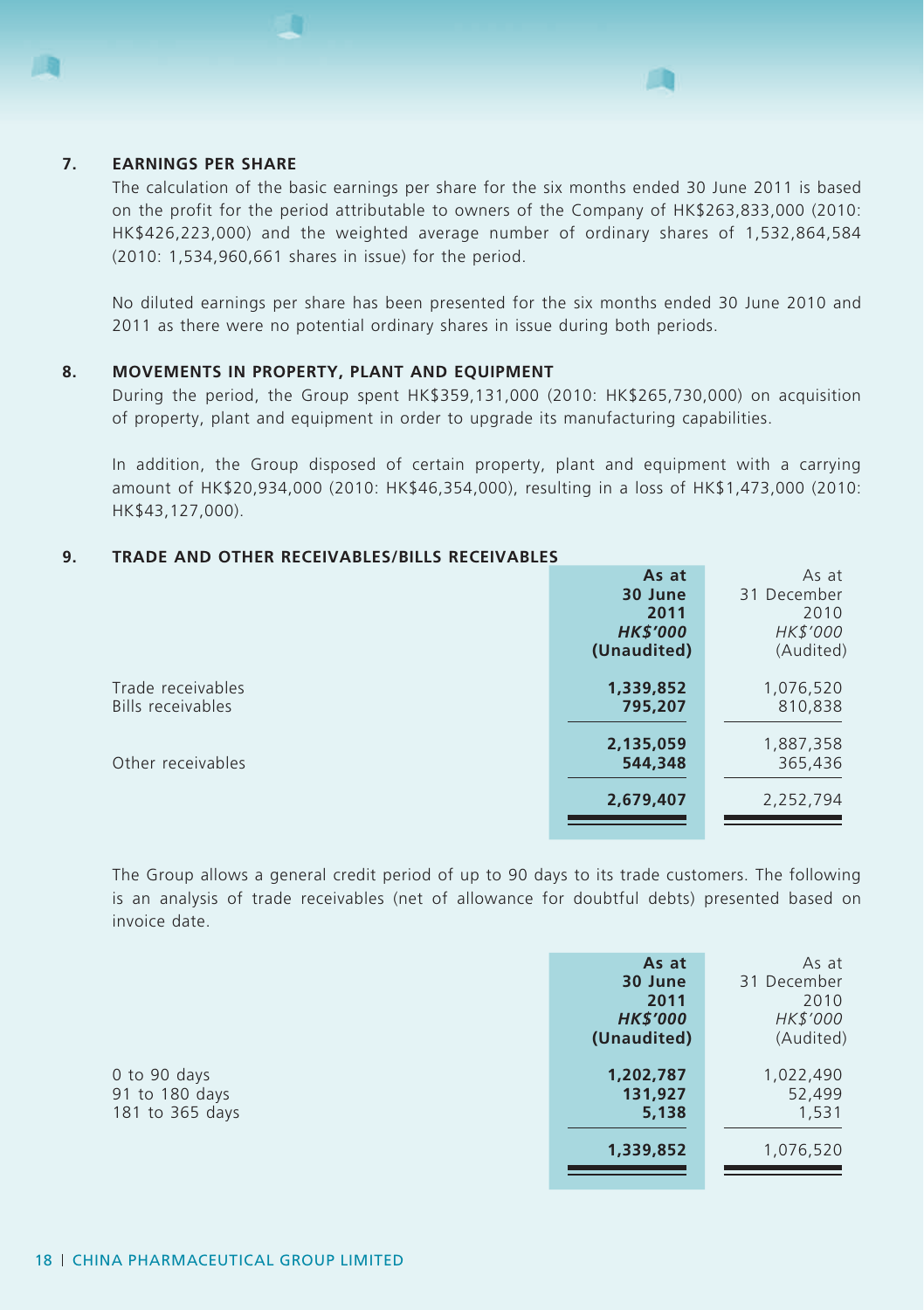

During the period, the Group had significant transactions and balances with related parties, some of which are also deemed to be connected parties pursuant to the Listing Rules. The significant transactions with these companies during the period, and balances with them at the end of the reporting period, are as follows:

m

# *(I) Related and connected parties*

|                                                                                                                                                                                                                                                       |                                                                                                                                                                                                                                    |                                                            | For the six months<br>ended 30 June                   |
|-------------------------------------------------------------------------------------------------------------------------------------------------------------------------------------------------------------------------------------------------------|------------------------------------------------------------------------------------------------------------------------------------------------------------------------------------------------------------------------------------|------------------------------------------------------------|-------------------------------------------------------|
| Name of company                                                                                                                                                                                                                                       | Nature of transactions/balances                                                                                                                                                                                                    | 2011<br><b>HK\$'000</b><br>(Unaudited)                     | 2010<br>HK\$'000<br>(Unaudited)                       |
| Shijiazhuang Pharmaceutical<br>Group Company Limited<br>("SPG") (a non-wholly owned<br>subsidiary of Massive Giant<br>Group Limited ("Massive<br>Giant"), the controlling<br>shareholder of the Company)<br>and its subsidiaries<br>(the "SPG Group") | Sales of vitamin C products<br>(note a)<br>Product processing services<br>(note b)<br>Sales of antibiotic products<br>(note c)<br>Rental expenses (note d)<br>Sales of finished drugs (note e)<br>Sales of finished drugs (note f) | 2,319<br>6,827<br>4,575<br>4,037<br>13,254<br>7,640        | 3,290<br>818<br>3,853                                 |
|                                                                                                                                                                                                                                                       |                                                                                                                                                                                                                                    | As at<br>30 June<br>2011<br><b>HK\$'000</b><br>(Unaudited) | As at<br>31 December<br>2010<br>HK\$'000<br>(Audited) |
|                                                                                                                                                                                                                                                       | Balance due from (to) the SPG Group<br>- trade receivables<br>aged 0-90 days<br>aged 91-180 days                                                                                                                                   | 33,823<br>712<br>34,535                                    | 13,901<br>115<br>14,016                               |
|                                                                                                                                                                                                                                                       | — other payables (note $q$ )                                                                                                                                                                                                       | 1,902                                                      | 740                                                   |
| Name of company                                                                                                                                                                                                                                       | Nature of transactions/balances                                                                                                                                                                                                    | As at<br>30 June<br>2011<br><b>HK\$'000</b><br>(Unaudited) | As at<br>31 December<br>2010<br>HK\$'000<br>(Audited) |
| Massive Giant                                                                                                                                                                                                                                         | Balance due to Massive Giant<br>- dividend payable (note g)                                                                                                                                                                        | 188,036                                                    |                                                       |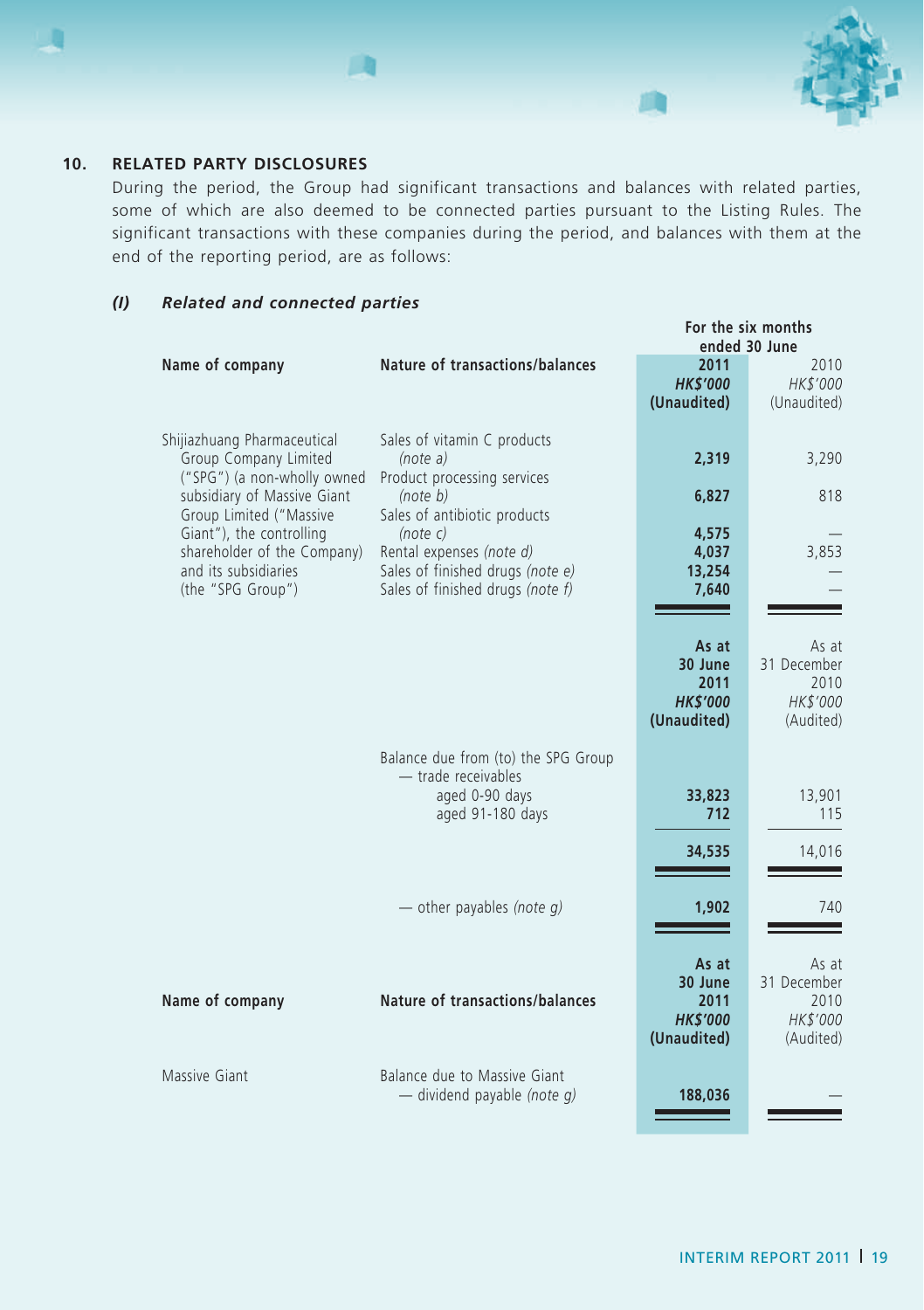## **10. RELATED PARTY disclosures** *(Continued)*

### *(I) Related and connected parties (Continued)*

As at 30 June 2011, SPG had also given corporate guarantees to banks in the PRC to secure loan facilities to the extent of RMB670,000,000 (31 December 2010: RMB570,000,000) granted to the Group. As at 30 June 2011, the extent of utilisation by the Group amounted to RMB670,000,000 (31 December 2010: RMB570,000,000).

### *(II) Other related parties*

|                                                        |                                                               |                 | For the six months |
|--------------------------------------------------------|---------------------------------------------------------------|-----------------|--------------------|
|                                                        |                                                               | ended 30 June   |                    |
| Name of company                                        | Nature of transactions/balances                               | 2011            | 2010               |
|                                                        |                                                               | <b>HK\$'000</b> | HK\$'000           |
|                                                        |                                                               | (Unaudited)     | (Unaudited)        |
| Hebei Huarong Pharmaceutical<br>Co., Ltd. ("Huarong"), | Purchase of raw materials<br>Provision of utility services by |                 | 7,703              |
| a jointly controlled entity<br>of the Group            | the Group (note h)<br>Interest expenses on loan from          | 12,552          | 5,934              |
|                                                        | Huarong (note i)                                              |                 | 315                |
|                                                        |                                                               |                 |                    |
|                                                        |                                                               | As at           | As at              |
|                                                        |                                                               | 30 June         | 31 December        |
|                                                        |                                                               | 2011            | 2010               |
|                                                        |                                                               | <b>HK\$'000</b> | HK\$'000           |
|                                                        |                                                               | (Unaudited)     | (Audited)          |
|                                                        | Balance due from Huarong                                      |                 |                    |
|                                                        | - dividend receivables                                        | 10,667          | 10,667             |
|                                                        | - other receivables                                           | 6,007           | 6,007              |
|                                                        | - trade receivables                                           |                 |                    |
|                                                        | aged 0-90 days                                                | 9,403           | 10,090             |
|                                                        |                                                               | 26,077          | 26,764             |
|                                                        |                                                               |                 |                    |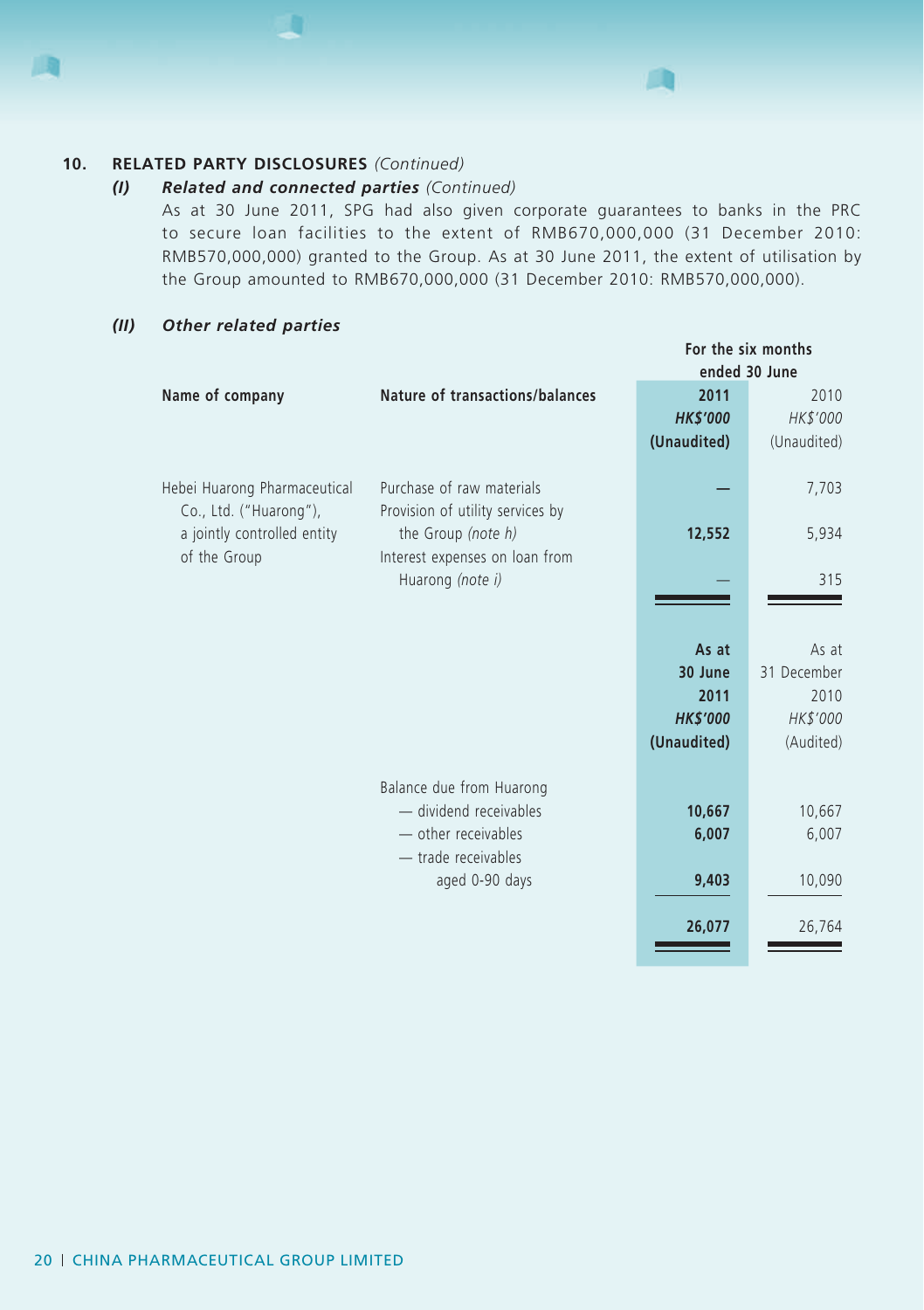# **10. RELATED PARTY disclosures** *(Continued)*

|                                                                                                                                                                                         |                                                                           |                                                            | For the six months<br>ended 30 June                   |
|-----------------------------------------------------------------------------------------------------------------------------------------------------------------------------------------|---------------------------------------------------------------------------|------------------------------------------------------------|-------------------------------------------------------|
| Name of company                                                                                                                                                                         | Nature of transactions/balances                                           | 2011<br><b>HK\$'000</b><br>(Unaudited)                     | 2010<br>HK\$'000<br>(Unaudited)                       |
| Guangdong Titan Pharmaceutical Sale of finished goods (note j)<br>Co., Ltd. ("Guangdong<br>Titan"), a wholly-owned<br>subsidiary of the non-<br>controlling interest<br>of a subsidiary |                                                                           | 70,014                                                     | 47,268                                                |
|                                                                                                                                                                                         |                                                                           | As at<br>30 June<br>2011<br><b>HK\$'000</b><br>(Unaudited) | As at<br>31 December<br>2010<br>HK\$'000<br>(Audited) |
| Guangdong Titan                                                                                                                                                                         | Balance due from Guangdong Titan<br>- trade receivables<br>aged 0-90 days | 41,410                                                     | 14,407                                                |

捕鱼

# *(III) Connected parties*

### *(IV) Compensation of key management personnel*

The remuneration of key management personnel of the Group during the period is as follows:

|                          | For the six months<br>ended 30 June |             |
|--------------------------|-------------------------------------|-------------|
|                          | 2011                                | 2010        |
|                          | <b>HK\$'000</b>                     | HK\$'000    |
|                          | (Unaudited)                         | (Unaudited) |
| Short-term benefits      | 4,463                               | 4,477       |
| Post-employment benefits | 348                                 | 326         |
|                          | 4,811                               | 4,803       |

The above remuneration is determined by the remuneration committee having regard to the Group's operating results, performance of individuals and market trends.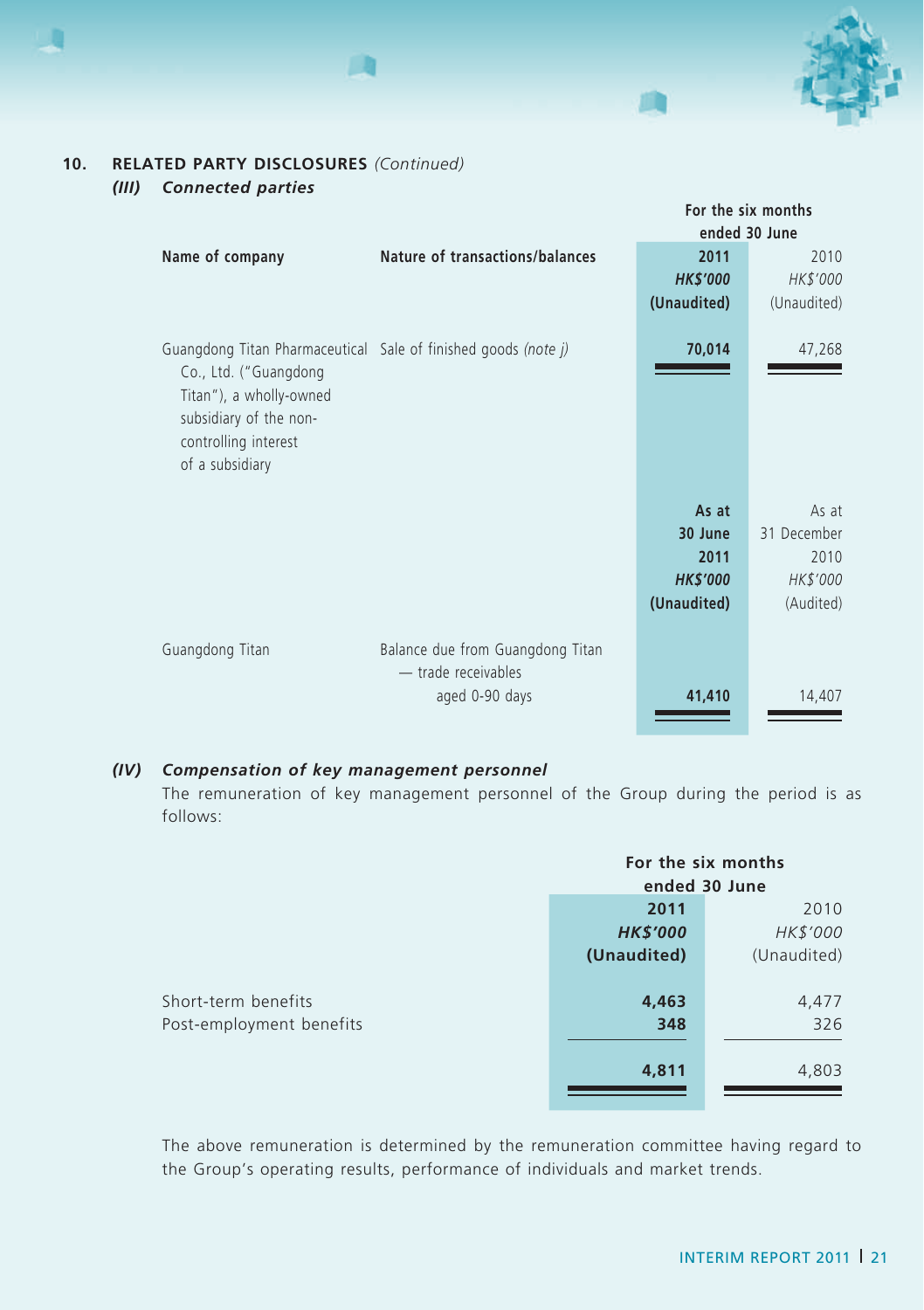#### **10. RELATED PARTY disclosures** *(Continued) Notes:*

(a) On 13 May 2009, Shijiazhuang Pharma Group Weisheng Pharmaceutical (Shijiazhuang) Co., Ltd., a wholly-owned subsidiary of the Company, entered into an agreement with Shijiazhuang Pharma Group Ouyi Pharmaceutical Co., Ltd. ("Ouyi"), a non-wholly owned subsidiary of SPG, in relation to the sale of vitamin C products for a term of three years from 13 May 2009 to 12 May 2012. By entering into this agreement, the Group will be able to maintain and expand the business relationship with Ouyi.

 The extent of these connected transactions did not exceed the limit as set out in the announcement of the Company dated 13 May 2009.

(b) On 13 May 2009, Shijiazhuang Pharma Group Zhongnuo Pharmaceutical (Shijiazhuang) Co., Ltd. ("Zhongnuo"), a wholly-owned subsidiary of the Company, entered into an agreement with Ouyi and pursuant to which Ouyi provides product processing services to Zhongnuo for various cephalosporin powder injection products, for a term of three years from 13 May 2009 to 12 May 2012. By entering into this agreement, the Group is able to obtain reliable processing services for the Group's products.

 The extent of these connected transactions did not exceed the limit as set out in the announcement of the Company dated 13 May 2009.

(c) On 13 May 2009, Shijiazhuang Pharma Group Hebei Zhongrun Pharmaceutical Co., Ltd., a non-wholly owned subsidiary of the Company, entered into an agreement with Ouyi in relation to the sale of antibiotics products for a term of 3 years commencing from 13 May 2009 to 12 May 2012. By entering into this agreement, the Group would be able to maintain and expand the business relationship with Ouyi.

 The extent of these connected transactions did not exceed the limit as set out in the announcement of the Company dated 13 May 2009.

(d) On 5 March 2009, Zhongnuo entered into a lease agreement with SPG to lease two factory buildings and a staff dormitory located in Shijiazhuang, Hebei Province, the PRC from SPG for a term of three years commencing on 5 March 2009 with the monthly rental of RMB427,108.

 On 20 July 2002, Zhongnuo entered into another agreement with SPG to lease four factory buildings and a piece of land located in Shijiazhuang, Hebei Province, the PRC from SPG for a term of twenty years. The lease agreement was subject to a rental adjustment every three years. The monthly rental was revised to RMB138,033 on 1 August 2009 for a term of three years.

 The Group's rental expenses were paid in accordance with the relevant tenancy agreements.

(e) On 23 August 2010, Zhongnuo entered into an agreement with Hebei Aipu Pharmaceutical Co., Ltd. ("Aipu"), a non-wholly owned subsidiary of SPG, in relation to the sale of finished drugs products for a term of 3 years commencing from 23 August 2010 to 22 August 2013. By entering into this agreement, the Group will be able to maintain and expand the business relationship with Aipu.

 The extent of these connected transactions did not exceed the limit as set out in the announcement of the Company dated 23 August 2010.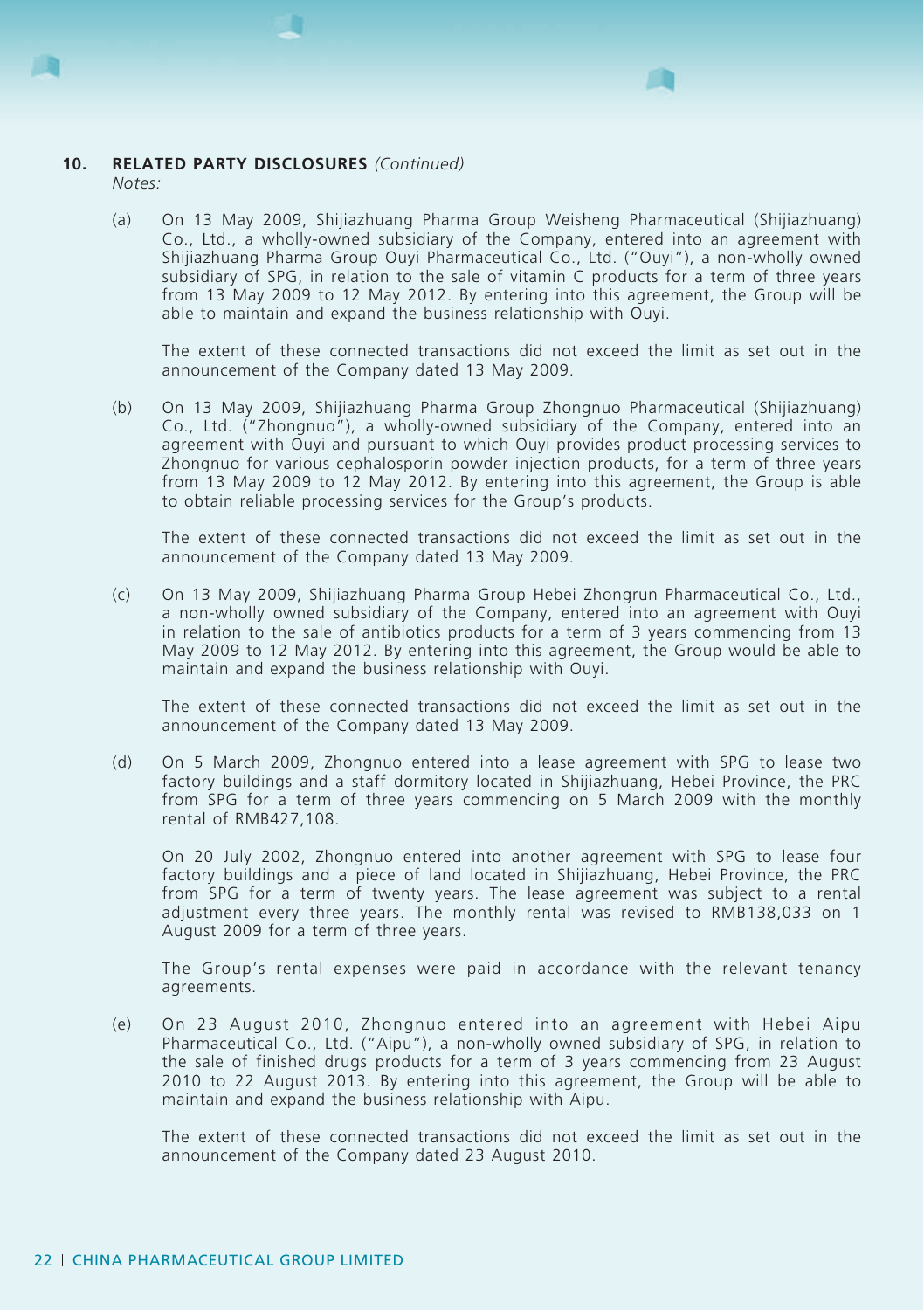#### **10. RELATED PARTY disclosures** *(Continued)*

*Notes: (Continued)*

(f) On 10 January 2011, Zhongnuo and Yinhu entered into an agreement with Shijianzhunag Pharma Group Hebei Zhongchen Pharmaceutical Co., Ltd. ("Zhongchen"), a non-wholly owned subsidiary of SPG, in relation to the sale of finished drugs products for a term of 3 years commencing from 1 January 2011 to 31 December 2013. By entering into this agreement, the Group will be able to maintain and expand the business relationship with Zhongchen.

 The extent of these connected transactions did not exceed the limit as set out in the announcement of the Company dated 10 January 2011.

- (g) At the end of the reporting period, these amounts were aged within one year.
- (h) The transactions were carried out based on the actual costs of utilities incurred by the Group.
- (i) The loan from Huarong, which was unsecured and interest bearing at the rate of 5.4% per annum, was fully repaid in the year ended 31 December 2010.
- (j) On 29 July 2008, Siping City Fine Chemicals Products Company Limited, a non-wholly owned subsidiary of the Company, and Guangdong Titan entered into an agreement in relation to the sales of pharmaceutical intermediate products for a term of three years from 29 July 2008 to 28 July 2011. By entering into the agreement, the Group will be able to maintain the business relationship with Guangdong Titan.

 The extent of these connected sales did not exceed the limit as set out in the announcement of the Company dated 29 July 2008.

#### **11. PLEDGED BANK DEPOSITS**

As at 30 June 2011, the Group had pledged bank deposits of HK\$47,745,000 (31 December 2010: HK\$41,930,000) to banks to secure short-term banking facilities granted to the Group and the deposits were therefore classified as current assets.

#### **12. TRADE AND OTHER PAYABLES/BILLS PAYABLES**

|                | 30 June         | 31 December |
|----------------|-----------------|-------------|
|                | 2011            | 2010        |
|                | <b>HK\$'000</b> | HK\$'000    |
|                | (Unaudited)     | (Audited)   |
|                |                 |             |
| Trade payables | 941,056         | 773,507     |
| Bills payables | 414,366         | 440,647     |
|                |                 |             |
|                | 1,355,422       | 1,214,154   |
| Other payables | 816,628         | 993,700     |
|                |                 |             |
|                | 2,172,050       | 2,207,854   |
|                |                 |             |

**As at** As at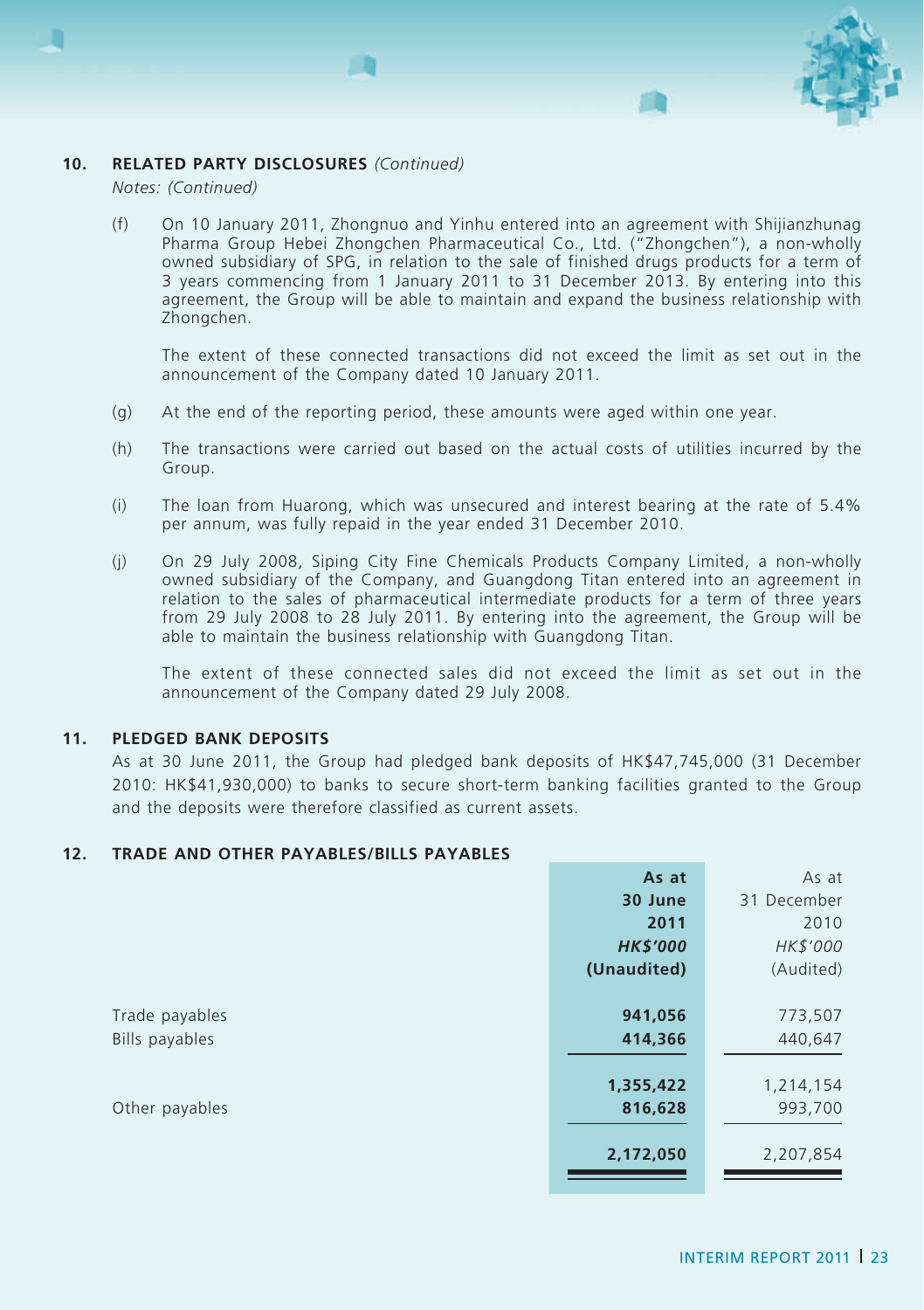

### **12. TRADE AND OTHER PAYABLES/BILLS PAYABLES** *(Continued)*

The following is an aged analysis of trade payables presented based on the invoice date.

|                    | As at           | As at       |
|--------------------|-----------------|-------------|
|                    | 30 June         | 31 December |
|                    | 2011            | 2010        |
|                    | <b>HK\$'000</b> | HK\$'000    |
|                    | (Unaudited)     | (Audited)   |
|                    |                 |             |
| 0 to 90 days       | 720,938         | 731,593     |
| 91 to 180 days     | 214,068         | 31,850      |
| 181 to 365 days    | 6,050           | 8,331       |
| More than 365 days | –               | 1,733       |
|                    |                 |             |
|                    | 941,056         | 773,507     |
|                    |                 |             |

#### **13. UNSECURED BANK LOANS**

During the period, the Group obtained new bank loans of HK\$534,762,000 (2010: HK\$686,817,000). The proceeds were used to finance the general operations of the Group and the acquisition of property, plant and equipment. The loans of the Group carry interest at prevailing market rates ranging from 0.71% to 6.06% (31 December 2010: 0.67% to 5.31%) per annum.

In addition, the Group repaid bank loans of HK\$145,714,000 (2010: HK\$656,299,000) during the period.

#### **14. SHARE CAPITAL**

Ordinary shares of HK\$0.10 each

|                                              | <b>Number</b><br>of shares | <b>Share</b><br>capital |
|----------------------------------------------|----------------------------|-------------------------|
|                                              | '000                       | HK\$'000                |
| Authorised:                                  |                            |                         |
| As at 1 January 2010, 30 June 2010,1 January |                            |                         |
| 2011 and 30 June 2011                        | 3,000,000                  | 300,000                 |
| Issued and fully paid:                       |                            |                         |
| As at 1 January 2010, 30 June 2010 and       |                            |                         |
| 1 January 2011                               | 1,534,961                  | 153,496                 |
| Shares repurchased and cancelled             | (5, 194)                   | (519)                   |
| As at 30 June 2011                           | 1,529,767                  | 152,977                 |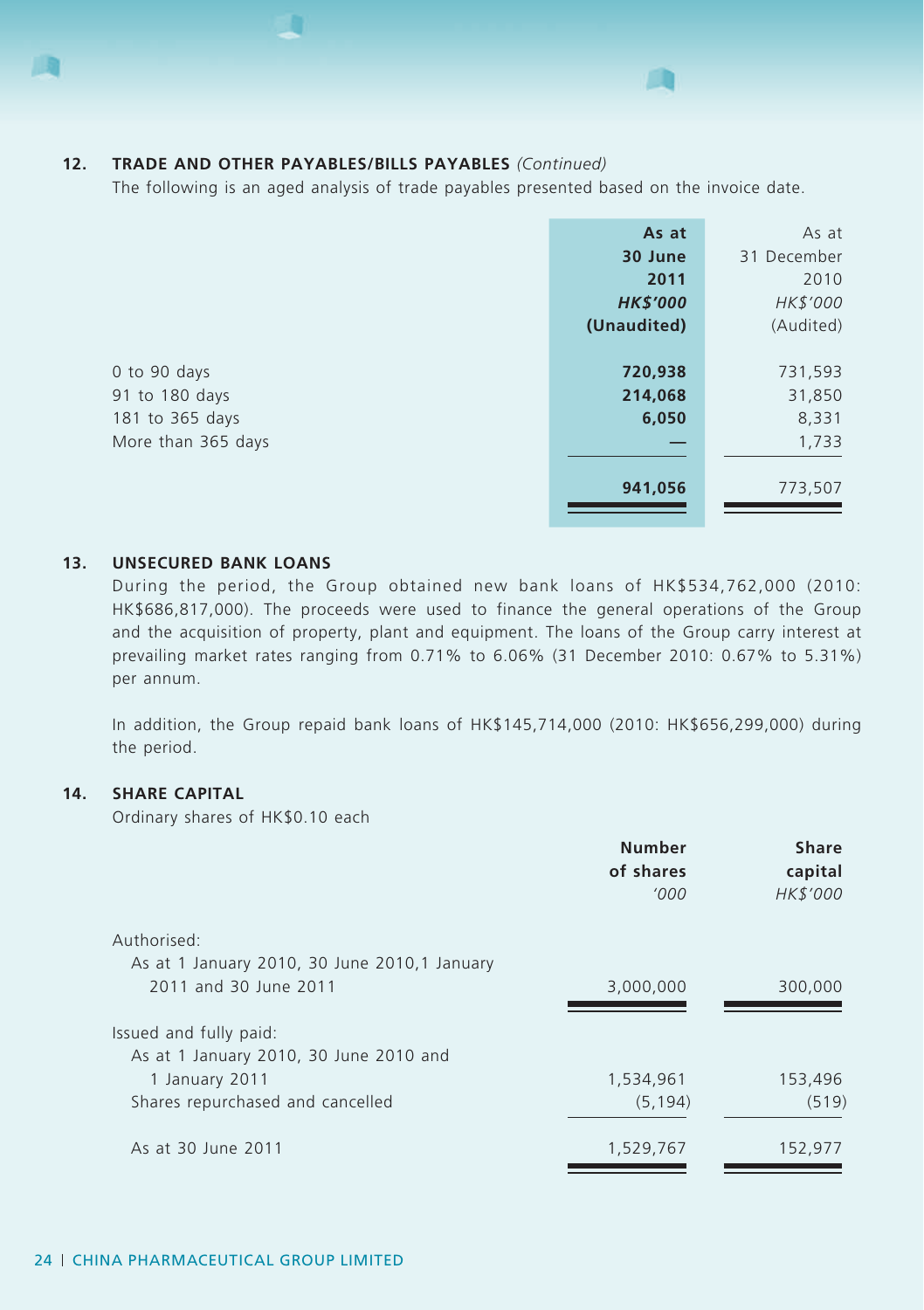

# **15. CAPITAL COMMITMENTS**

At the end of the reporting period, the Group had the following capital commitments:

|                                                                                                                                               | As at<br>30 June<br>2011<br><b>HK\$'000</b><br>(Unaudited) | As at<br>31 December<br>2010<br>HK\$'000<br>(Audited) |
|-----------------------------------------------------------------------------------------------------------------------------------------------|------------------------------------------------------------|-------------------------------------------------------|
| Capital expenditure contracted for but not provided<br>in the condensed consolidated financial statements<br>in respect of the acquisition of |                                                            |                                                       |
| - property, plant and equipment                                                                                                               | 419,302                                                    | 307,965                                               |
| - intangible assets                                                                                                                           | 78,542                                                     | 29,635                                                |
|                                                                                                                                               | 497,844                                                    | 337,600                                               |

#### **16. CONTINGENT LIABILITIES**

(i) As disclosed in the announcement of the Company dated 22 February 2005, the Company and one of its subsidiaries are named as, among others, defendants in a number of antitrust complaints filed in the United States. These antitrust complaints alleged that certain manufacturers of vitamin C in the PRC have since at least December 2001 conspired to control prices and volumes of exports of vitamin C to the United States and elsewhere in the world and that as such have been in violation of the antitrust laws of the United States. It is alleged in the antitrust complaints that the purchasers of vitamin C in the United States paid more for vitamin C than they would have paid in the absence of the alleged conspiracy and therefore, suffered losses. The plaintiffs purported to bring these cases on behalf of direct purchasers under the federal antitrust laws of the United States and indirect purchasers under various state antitrust, unfair trade and consumer protection statutes. The plaintiffs (purportedly as representatives of classes of similarly situated purchasers) seek treble damages and other relief. Subsequent to the above-mentioned announcement, there were some other complaints with the same nature as the antitrust complaints filed in the United States. Up to the date of this report, four antitrust complaints have been served on the Company and three antitrust complaints have been served on the subsidiary. The legal adviser of the Company and the subsidiary has successfully consolidated all such cases to be heard in the Federal Court of New York.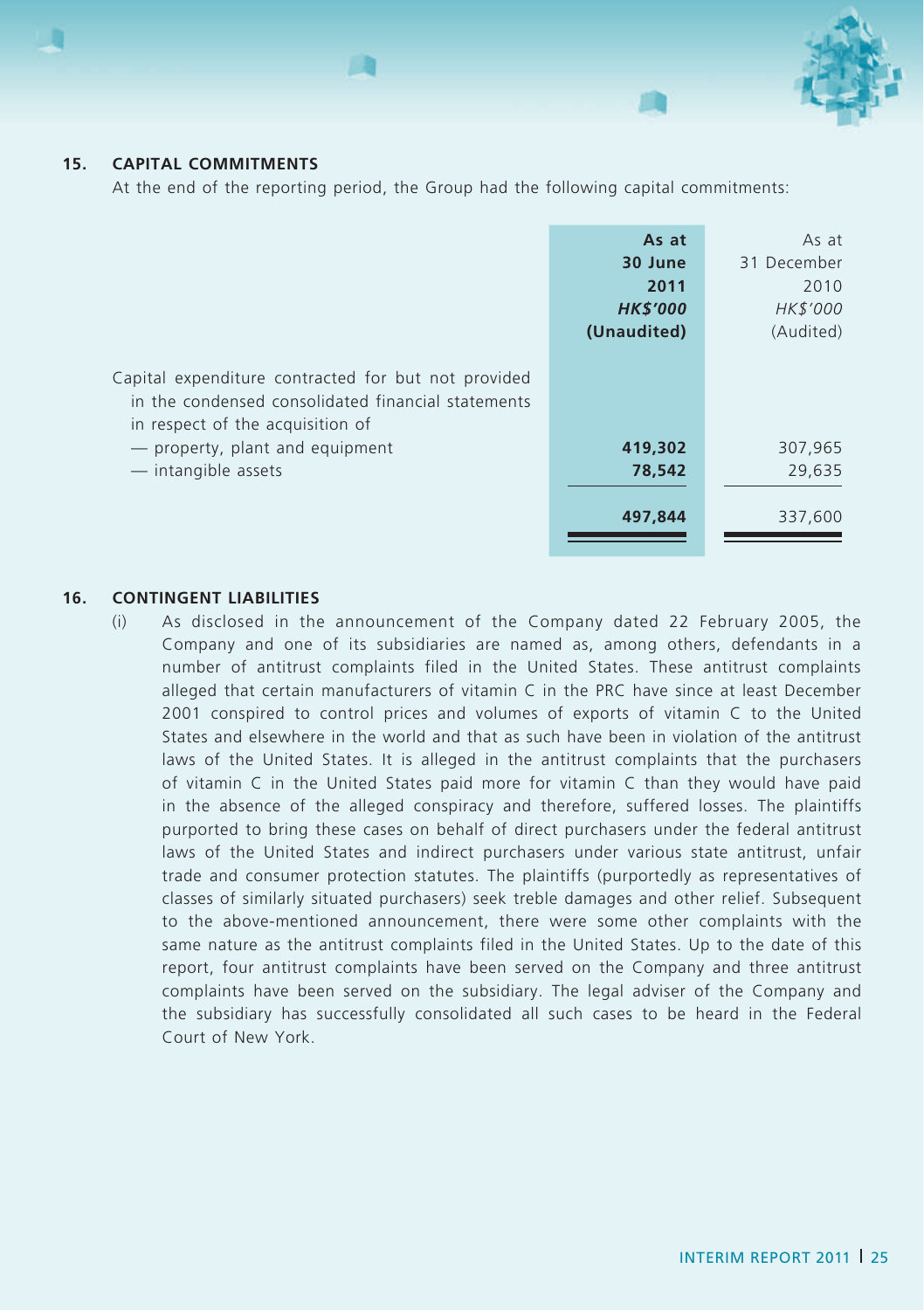#### **16. CONTINGENT LIABILITIES** *(Continued)*

#### (i) *(Continued)*

On 3 May 2006, the first court meeting was held before a judge of the U.S. District Court for the Eastern District of New York and legal advisers of the defendants and plaintiffs. In February 2007, the direct purchaser plaintiff amended its claim and requested that only direct purchasers of the vitamin C who had not entered into any agreements containing arbitration clauses could be part of the class of purchasers it sought to represent.

Submissions concerning whether the direct purchaser case may proceed as a class action were made during the year 2007. On 15 January 2009, plaintiffs and defendants agreed to a new case schedule, which bifurcates liability and damages issues and allows certain liability issues to be determined by the court first. Fact discovery relevant to merits was concluded in October 2008.

The Company has submitted a motion to dismiss direct purchaser and indirect purchaser actions for lack of personnel jurisdiction, which was fully briefed as of 27 May 2008. The Company and the subsidiary have also submitted motions for summary judgment on liability, which were fully briefed as of 5 February 2010. No decisions have been made on these motions.

The directors and management of Company intend to contest the claims set out in the antitrust complaints vigorously. The Company and the subsidiary have appointed legal advisers to advise them in the legal proceedings and the outcome of the antitrust complaints cannot be reliably estimated with reasonable certainty at this stage.

(ii) As at 30 June 2011 and 31 December 2010, a corporate guarantee of RMB25,000,000 was given by certain subsidiaries of the Group to a bank in the PRC in respect of banking facilities granted to Huarong. An amount of RMB25,000,000 was utilised by Huarong as at 30 June 2011 and 31 December 2010.

#### **17. EVENT AFTER THE END OF THE INTERIM PERIOD**

Subsequent to the end of the interim period, Gaoke and Ouyi entered into a sale and purchase agreement in which Gaoke has agreed to sell and Ouyi has agreed to purchase certain autibiotics products for a term of three years commencing from 1 July 2011 to 30 June 2014. The transactions constitute continuing connected transactions of the Company under Chapter 14A of the Listing Rules. Details are set out in the announcement of the Company dated 30 June 2011.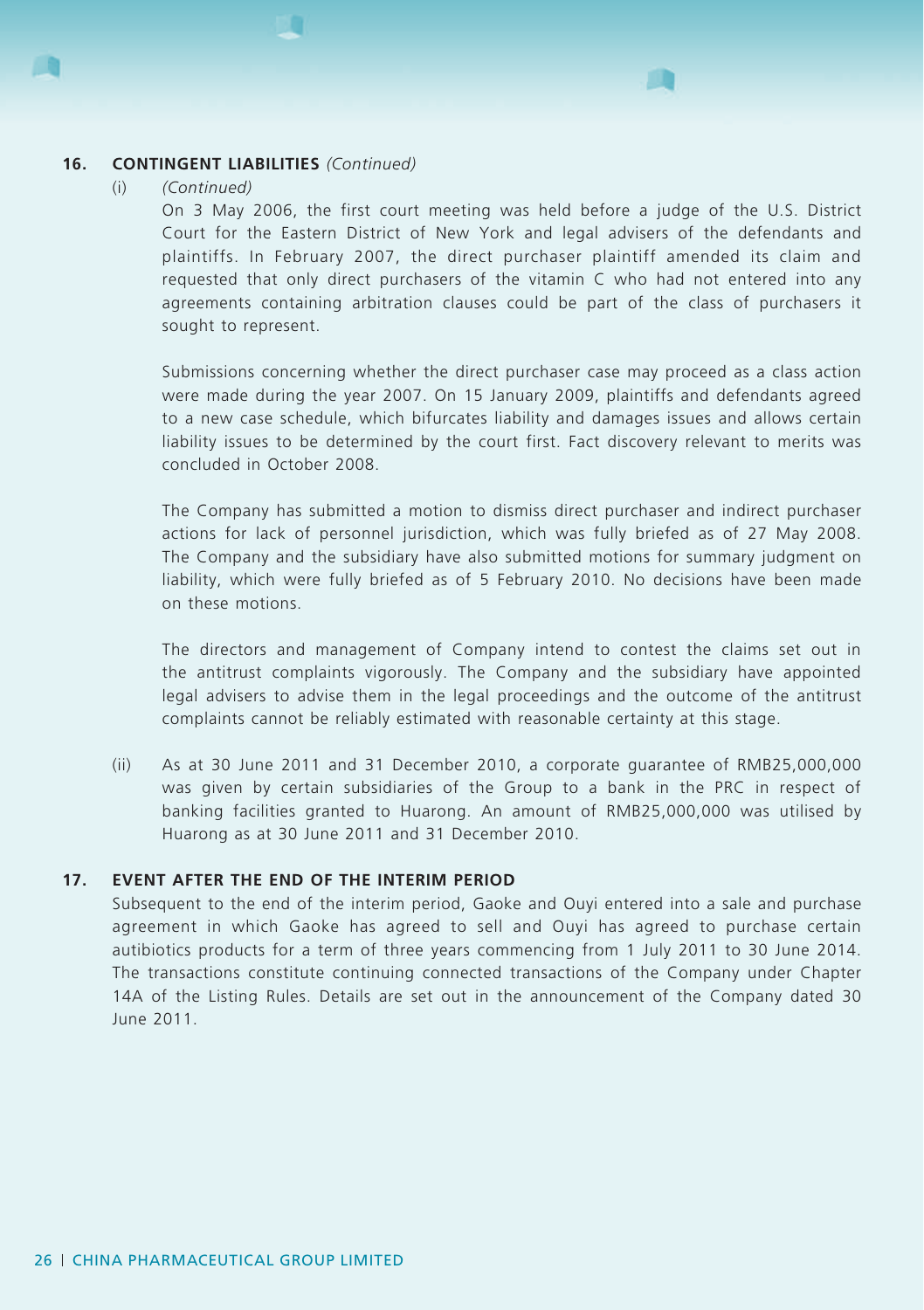

# **Other Information**

# **Directors' Interest in Shares, Underlying Shares and Debentures**

As at 30 June 2011, the interests of the directors and their associates in the shares, underlying shares and debentures of the Company and its associated corporations (within the meaning of Part XV of the Securities and Future Ordinance ("SFO"), as recorded in the register maintained by the Company pursuant to Section 352 of the SFO, or as otherwise notified to the Company and the Stock Exchange pursuant to the Model Code for Securities Transactions by Directors of Listed Companies (the ''Model Code'') contained in the Listing Rules, were as follows:

# *Long Positions*

| Name of director | Capacity         | <b>Number</b><br>of issued<br>ordinary<br>shares held | Percentage<br>of the issued<br>share capital<br>of the<br>Company |
|------------------|------------------|-------------------------------------------------------|-------------------------------------------------------------------|
| Cai Dongchen     | Beneficial owner | 4.438.000                                             | 0.29%                                                             |
| Chak Kin Man     | Beneficial owner | 4,000                                                 | $0.00026\%$                                                       |

Other than as disclosed above, none of the directors nor their associates had any interests or short positions in the shares, underlying shares and debentures of the Company or any of its associated corporations as at 30 June 2011.

#### **Arrangements to Purchase Shares or Debentures**

Other than the share option scheme of the Company, at no time during the period was the Company, its holding company, fellow subsidiaries or subsidiaries, a party to any arrangements to enable the directors of the Company to acquire benefits by means of the acquisition of shares in, or debentures of, the Company or any other body corporate.

# **Share Option Scheme**

The Company's share option scheme was adopted on 6 July 2004 for the purpose of providing incentive to directors (or any persons proposed to be appointed as such, whether executive or non-executive) and employees (whether full-time or part-time) of each member of the Group, eligible business consultants, professionals and other advisers who have rendered services or will render service to the Group as determined by the board of directors. The scheme is valid and effective for a period of 10 years since its adoption. No option had been granted or agreed to be granted under the scheme since its adoption.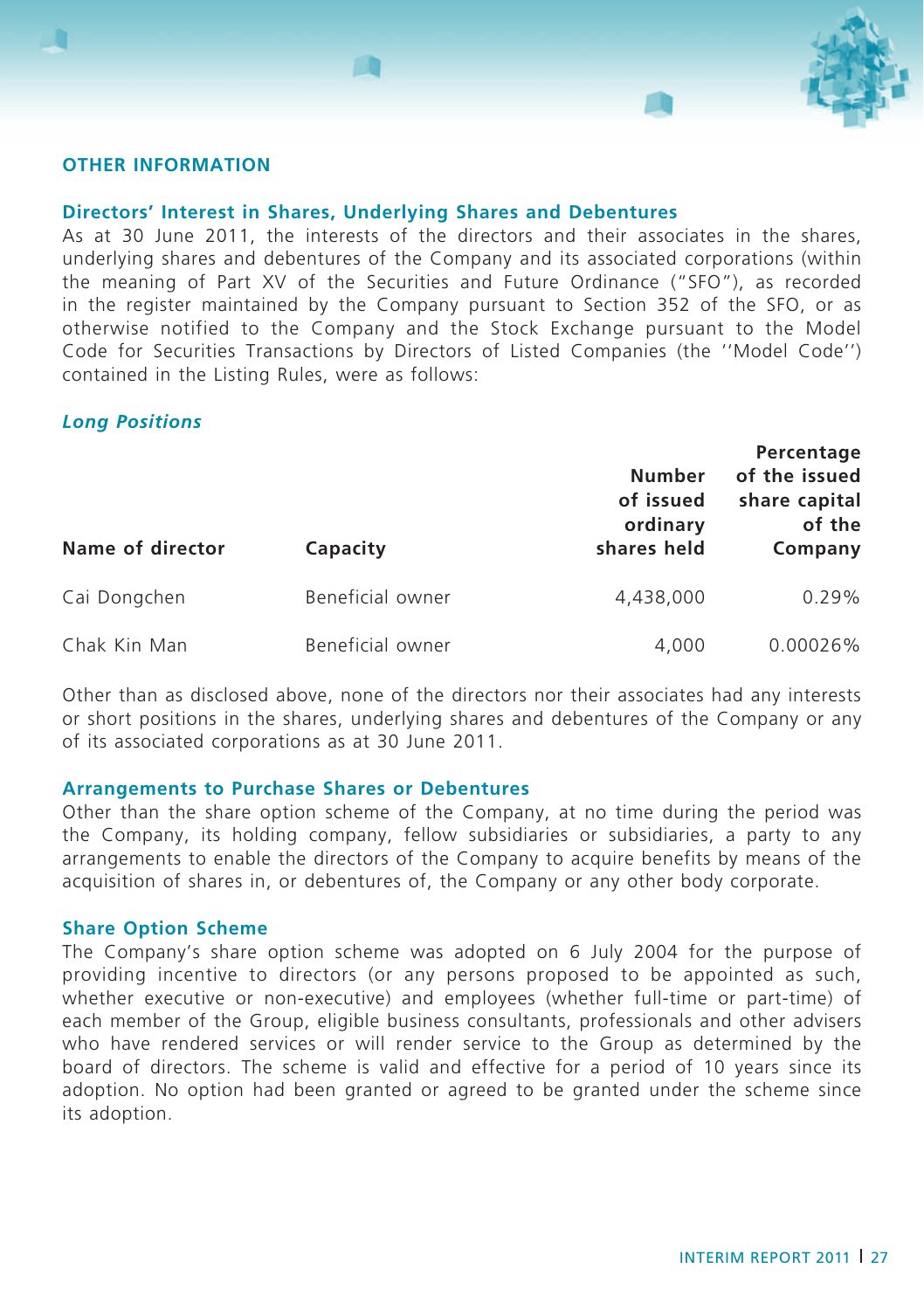

As at 30 June 2011, the register of substantial shareholders maintained by the Company pursuant to Section 336 of the SFO shows that the following shareholders had notified the Company of relevant interests in the share capital of the Company.

| Name of<br>substantial shareholder                                                    | Capacity                                                         | Number of<br>ordinary<br>shares held | Approximate<br>percentage of<br>the issued<br>share capital<br>of the<br>Company |
|---------------------------------------------------------------------------------------|------------------------------------------------------------------|--------------------------------------|----------------------------------------------------------------------------------|
| Massive Giant Group Limited<br>("Massive Giant")                                      | Beneficial owner<br>and interest<br>of controlled<br>corporation | 796,806,393<br>(note i)              | 52.09%                                                                           |
| Legend Holdings Limited<br>("Legend")                                                 | Interest to an<br>agreement                                      | 796,806,393<br>(note ii)             | 52.09%                                                                           |
| Beijing Lian Chi Zhi Yuan<br>Management Consulting<br>Center ("Lian Chi Zhi<br>Yuan") | Interest of controlled<br>corporation                            | 796,806,393<br>(note iii)            | 52.09%                                                                           |
| Beijing Lian Chi Zhi Tung<br>Management Consulting<br>Ltd. ("Lian Chi Zhi Tung")      | Interest of controlled<br>corporation                            | 796,806,393<br>(note iii)            | 52.09%                                                                           |

*Notes:*

- (i) 783,482,393 shares are held by Massive Giant. 13,324,000 shares are held by China Charmaine Pharmaceutical Company Limited, a company owned as to 85% by Massive Giant.
- (ii) Legend and Massive Giant are parties to an agreement to which Section 317(1)(a) of the SFO applies. Legend is deemed to be interested in the shares of the Company owned by Massive Giant.
- (iii) Lian Chi Zhi Yuan owns 35% interest in Legend. Lian Chi Zhi Tung is the sole general partner of Lian Chi Zhi Yuan. Lian Chi Zhi Yuan and Lian Chi Zhi Tung are deemed to be interested in the shares of the Company owned by Massive Giant.

Other than as disclosed above, the Company has not been notified of any other relevant interests or short positions in the issued share capital of the Company or any other interests representing 5% or more of the issued share capital of the Company as at 30 June 2011.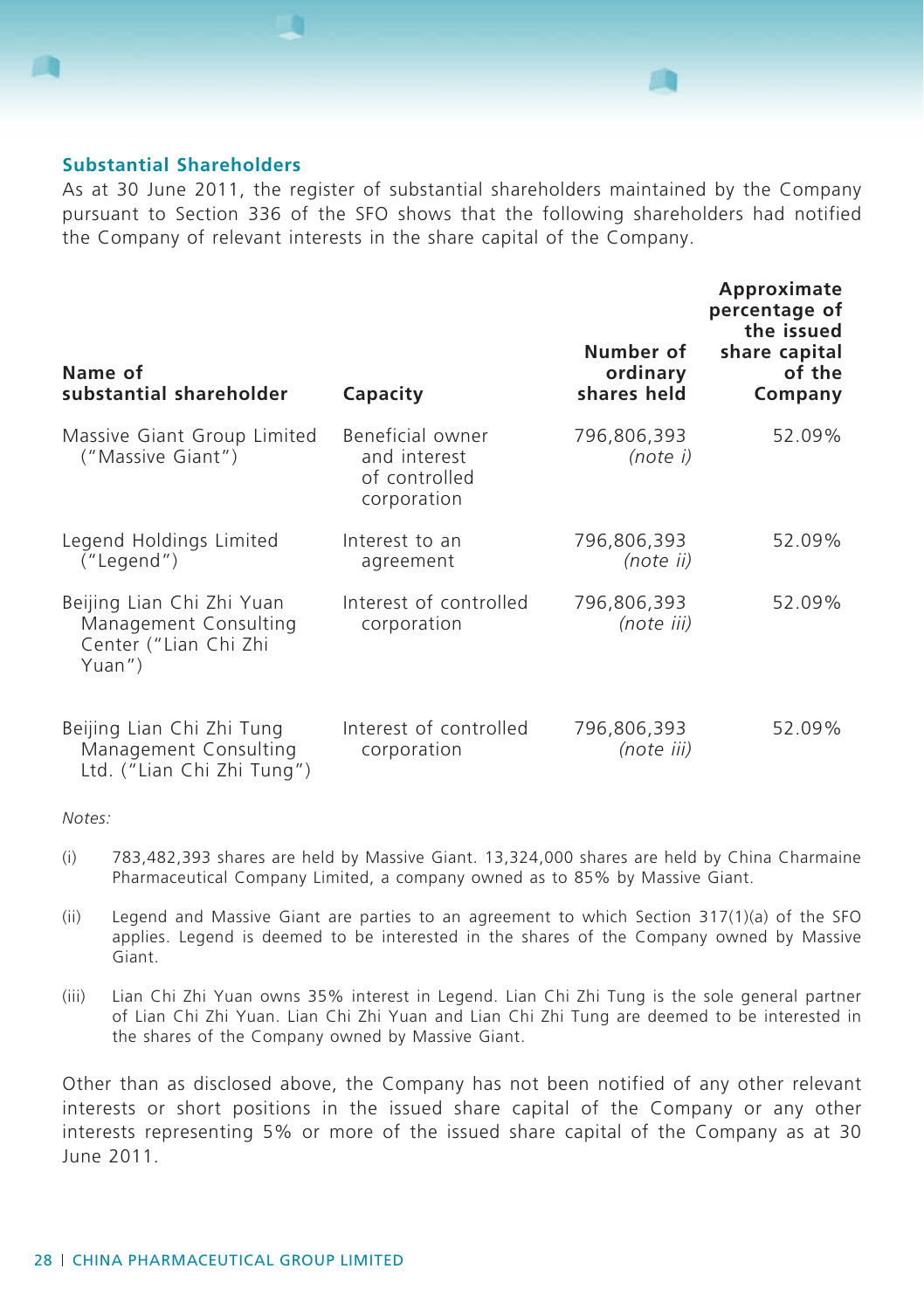#### **Corporate Governance**

The Company has complied with the code provisions in the Code on Corporate Governance Practices (the "Code") contained in Appendix 14 of the Listing Rules throughout the six months ended 30 June 2011 with certain deviation as set out below.

Code provision A.2.1 of the Code stipulates that the roles of the chairman and chief executive officer should be separate and should not be performed by the same individual. Mr. Cai Dongchen, the Company's Chairman, has also assumed the role as the chief executive officer of the Company. The Company believes that vesting both roles in Mr. Cai will allow for more effective planning and execution of business strategies. As all major decisions are made in consultation with members of the Board, the Company believes that there is adequate balance of power and authority in place.

# **Review of Interim Results**

The interim results have been reviewed by the external auditor and audit committee of the Company.

# **Directors' Securities Transactions**

The Company has adopted the Model Code as set out in Appendix 10 of the Listing Rules. Having made specific enquiry, all directors confirmed that they have complied with the required standard set out in the Model Code throughout the six months ended 30 June 2011.

### **Purchase, Sale or Redemption of the Company's Listed Securities**

During the six months ended 30 June 2011, the Company repurchased its own shares through The Stock Exchange of Hong Kong Limited as follows:

| Month of repurchase | Number of<br>ordinary shares<br>of HK\$0.10 each | Highest price<br>per share paid<br>HK\$ | Lowest price<br>per share paid<br>HK\$ | Aggregate<br>consideration<br>paid<br>HK\$ |
|---------------------|--------------------------------------------------|-----------------------------------------|----------------------------------------|--------------------------------------------|
| February 2011       | 2,744,000                                        | 4.49                                    | 4.31                                   | 12,094,060                                 |
| June 2011           | 2,450,000                                        | 3.63                                    | 3.45                                   | 8,741,860                                  |
|                     | 5,194,000                                        |                                         |                                        | 20,835,920                                 |

The above shares were cancelled upon delivery of the share certificates during the current interim period.

Save as disclosed above, neither the Company nor any of its subsidiaries has purchased, sold or redeemed any of the Company's listed securities during the six months ended 30 June 2011.